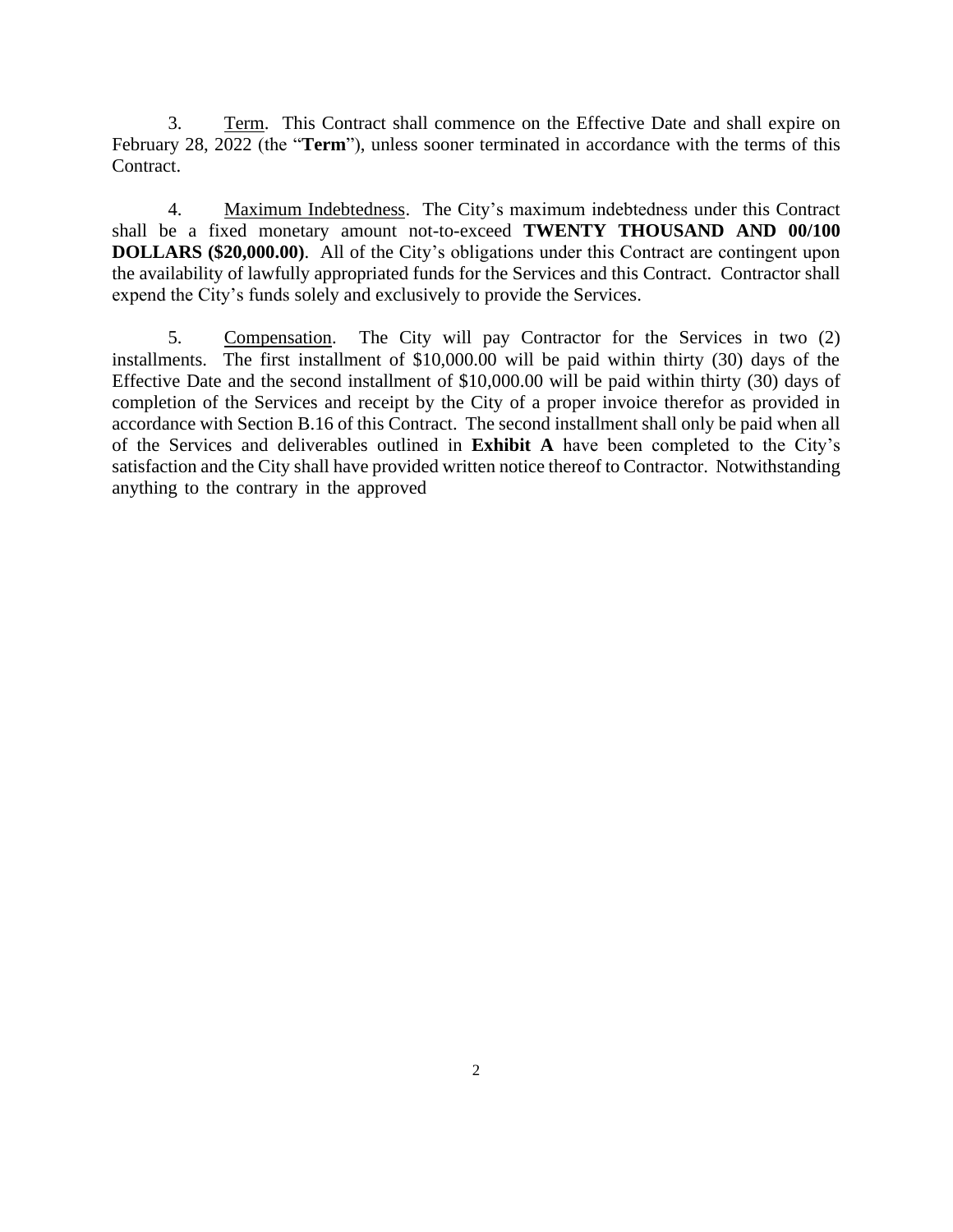7. Contract Managers. Each party hereby designates a Contract Manager whose responsibility during the term of this Contract shall be to oversee that party's performance of its duties and obligations pursuant to the terms of this Contract. As of the Effective Date, the City's Contract Manager is Nikki Kimbleton, Director of Public Affairs (telephone: (904) 255-5020; email: nkimbleton@coj.net) and Contractor's Contract Manager is Susan Kaniut, President, (telephone: (734) 476-1728; email: tallguy511@hotmail.com). Each party shall provide prompt written notice to the other party of any changes to the party's Contract Manager or his or her contact information; provided, such changes shall not be deemed Contract amendments and may be provided via email.

8. Entire Agreement. This Contract constitutes the entire agreement between the parties for the Services to be performed and furnished by Contractor. No statement, representation, writing, understanding, agreement, course of action, or course of conduct made by either party or any representative of either party which is not expressed herein shall be binding. Contractor may not unilaterally modify the terms of this Contract by affixing additional terms to materials delivered to the City (e.g., "shrink wrap" terms accompanying or affixed to a deliverable) or by including such terms on a purchase order or payment document. Contractor acknowledges that it is entering into this Contract for its own purposes and not for the benefit of any third party.

9. Amendments. All changes to, additions to, modifications of, or amendments to this Contract or any of the terms, provisions, and conditions hereof shall be binding only when in writing and signed by the authorized officer, agent, or representative of each of the parties hereto.

10. Counterparts. This Contract and all amendments hereto may be executed in several counterparts, each of which shall be deemed an original, and all of such counterparts together shall constitute one and the same instrument. The parties further agree that electronic transmission of all signatures shall constitute and be evidence of an executed Agreement.

### **[Remainder of page left blank intentionally. Signature page follows.]**

**Revised Exhibit 3 Rev Agmt July 19, 2021 - NCSPHS Page 3 of 25**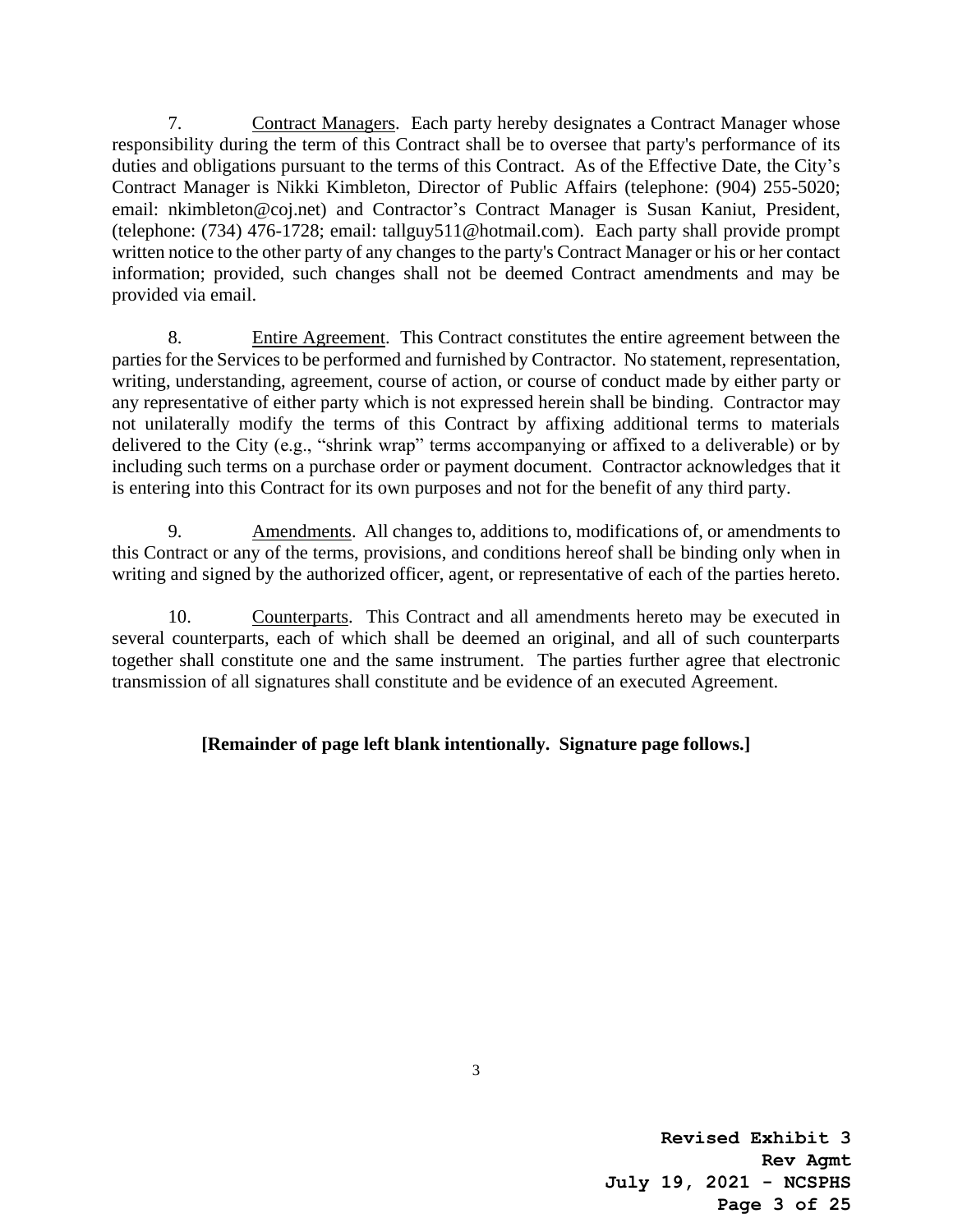**IN WITNESS WHEREOF**, the parties have executed this Contract as of the Effective Date.

| LITERACY PROS OF JACKSONVILLE, INC.                 |
|-----------------------------------------------------|
|                                                     |
|                                                     |
|                                                     |
| <b>CITY OF JACKSONVILLE</b>                         |
| $\mathbf{By:}\_\_\_\_\_\_\_\$<br>Lenny Curry, Mayor |
|                                                     |

Encumbrance and funding information for internal City use:

Amount…………...........**\$20,000.00**

In accordance with Section 24.103(e), of the *Ordinance Code* of the City of Jacksonville, I do hereby certify that there is an unexpended, unencumbered and unimpounded balance in the appropriation sufficient to cover the foregoing Contract; provided however, this certification is not nor shall it be interpreted as an encumbrance of funding under this Contract. Actual encumbrance[s] shall be made by subsequent purchase order[s] as specified in said Contract.

| Director of Finance |  |
|---------------------|--|
| City Contract #     |  |
| Purchase Order #    |  |

Form Approved:

 $By:$ 

Office of General Counsel

GC-#1434604-v3A-Literacy\_Pros\_-\_#YRead\_Marketing\_Campaign\_Services\_Agreement.docx

**Revised Exhibit 3 Rev Agmt July 19, 2021 - NCSPHS Page 4 of 25**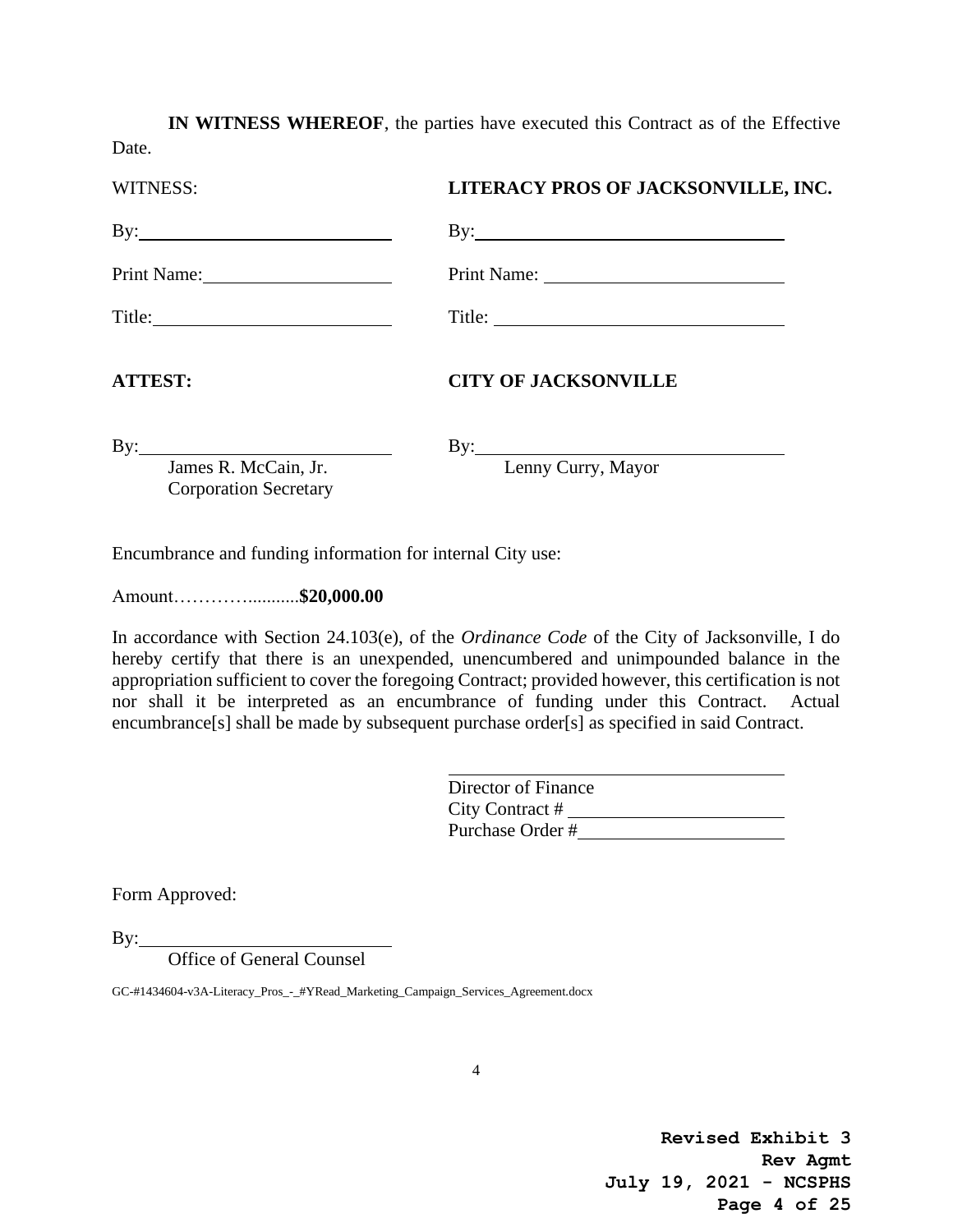## **Exhibit A**

## **Scope of Work & Budget**

## Literacy Pros Jacksonville #YRead Scope of Work & Budget

## Scope of Services:

Literacy Pros Jacksonville, Inc., will provide oversight and coordination of the #YRead campaign. This campaign seeks to engage and achieve the following:

- 1. Prominent marketing, outreach and engagement material featuring local Jacksonville youth promoting reading, literacy and positive educational choices and behaviors.
- 2. Specifically, Literacy Pros Jacksonville, Inc. will leverage the provided funds to develop and launch:
	- a. Two Billboards in high crime areas of Jacksonville (Golfair & Haines) for the period of August 2021 to January 2022.
	- b. 50 posters in area:
		- i. Middle & High Schools
		- ii. City libraries
		- iii. City offices
		- iv. Community based organizations
		- v. Juvenile diversion and corrections programs
	- c. Teen Youth Literacy Ambassador representatives at area high schools, with a focus on specific high crime zip codes (Raines, Ribault, Jackson, Ed White, Terry Parker, and other designated schools).

| Activity                 | Cost     | Funded By                    |
|--------------------------|----------|------------------------------|
| 22 weeks of 2 large      |          |                              |
| billboards featuring     | \$20,000 | <b>COJ</b> Social Justice    |
| selected and             |          | Committee awarded            |
| recommended youth ages   |          | funds                        |
| 13 to 18                 |          |                              |
| 40 hours of professional |          |                              |
| photography and editing  | (\$5000) | (In-Kind, Provided by        |
|                          |          | Literacy Pros, Jacksonville) |
| 50 poster sized versions |          | (In-Kind, Provided by        |
| of each print            | (\$1000) | Literacy Pros, Jacksonville) |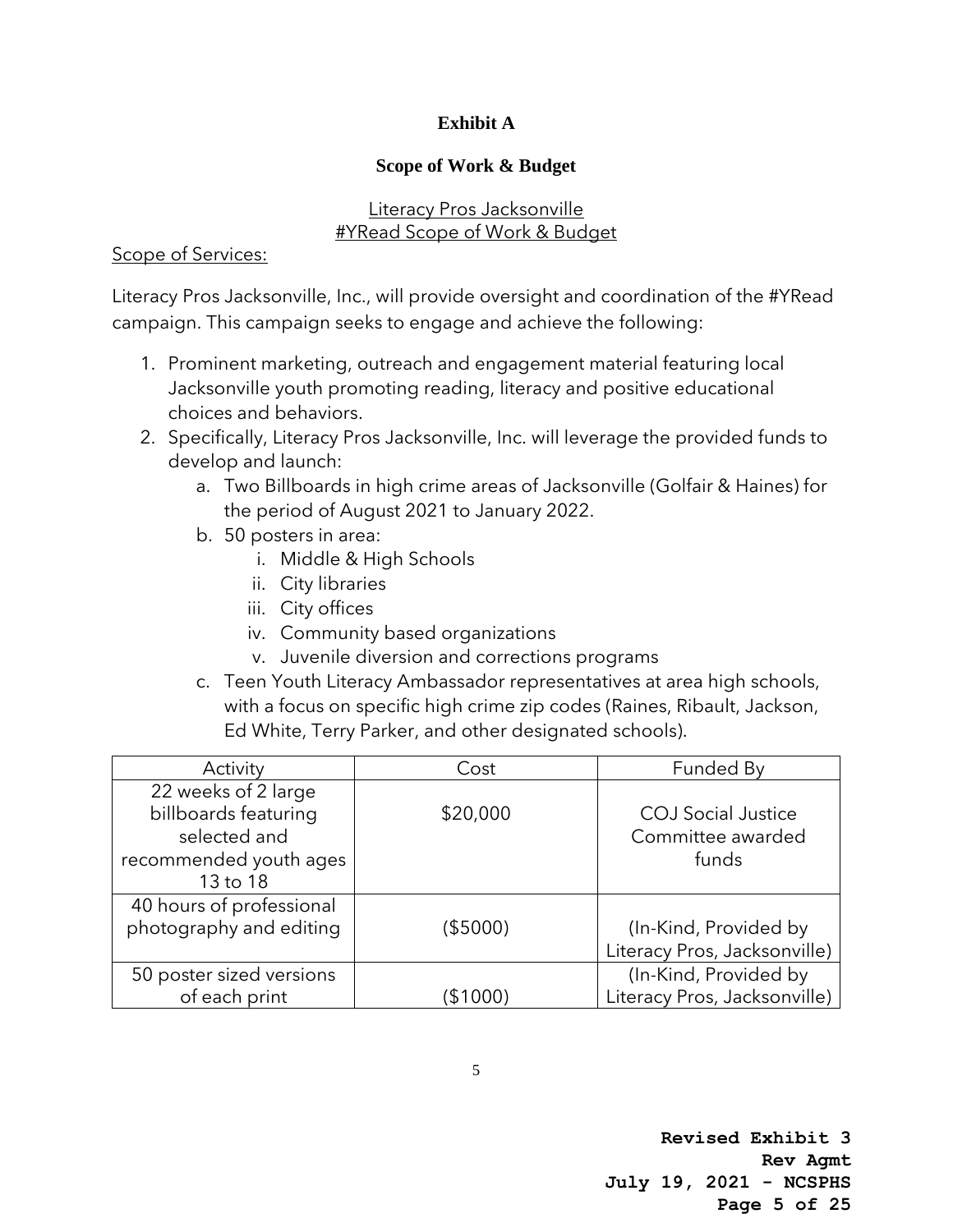|                      |          | (In-Kind, Provided by)      |
|----------------------|----------|-----------------------------|
| 50 young adult books | ( \$750) | Literacy Pros, Jacksonville |
|                      |          | & InJenuity Solutions)      |

Deliverables:

- Two completed billboards
- 50 posters: Will be hung in schools and community centers, areas where youth frequent
- 50 youth participants (13-18) to be photographed
- 50 youth books: The youth "ambassadors" will each select one book to be photographed with and will receive a personal copy of that book to keep.

**Revised Exhibit 3 Rev Agmt July 19, 2021 - NCSPHS Page 6 of 25**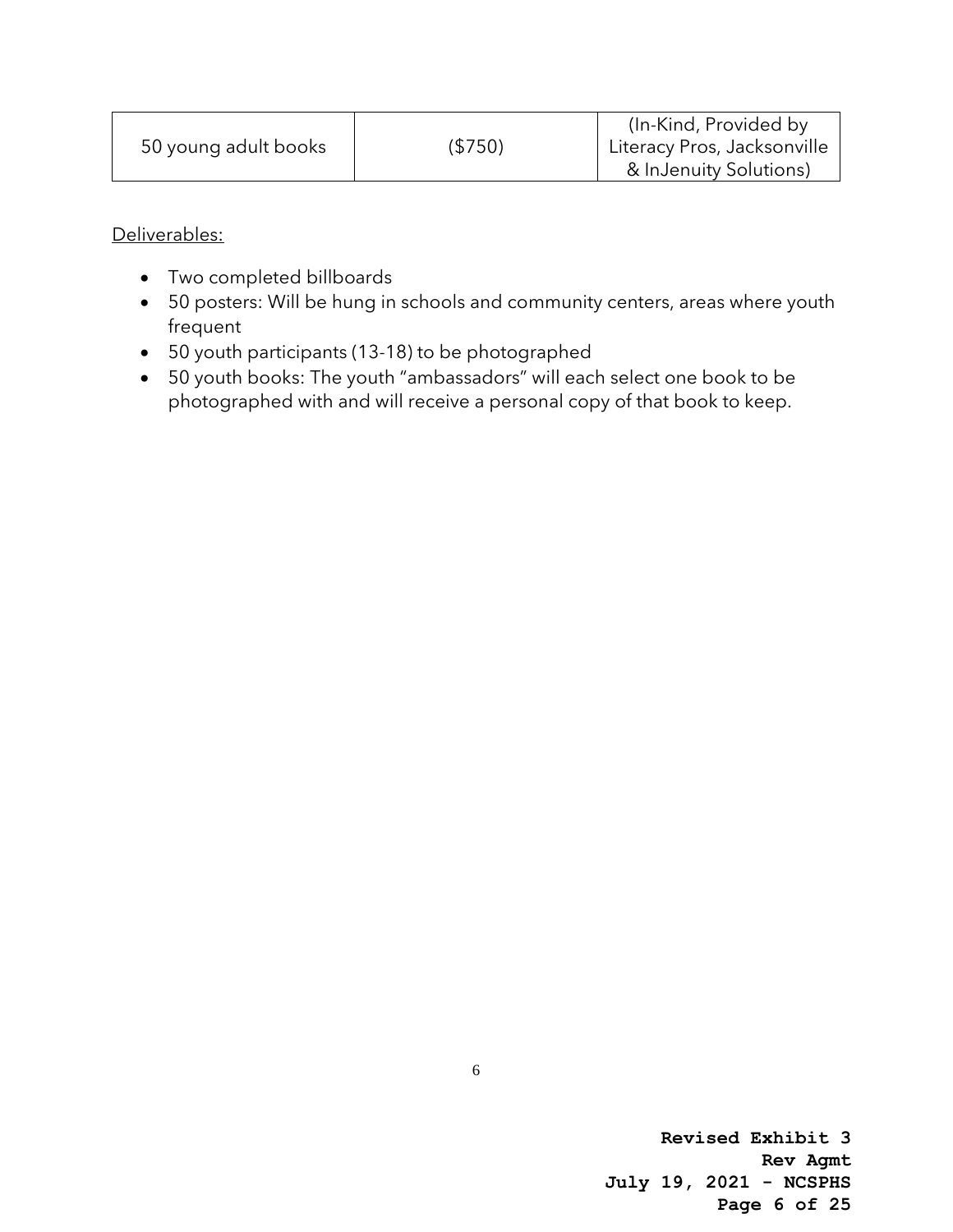## **Exhibit B General Terms and Conditions**

**B.1 Provision of Services.** Contractor shall provide the City the Services and deliverables described in **Exhibit A**. If any services, functions, or responsibilities are not specifically described in **Exhibit A** but are necessary for the proper performance and provision of the Services, they shall be deemed to be implied by and included within the scope of the Services to the same extent and in the same manner as if specifically described therein.

**B.2 Relationship of the Parties.** In performance of the Services, Contractor shall be acting in the capacity of an independent contractor and not as an agent, employee, partner, joint venture, or associate of the City. Contractor shall be solely responsible for the labor, supplies, materials, means, methods, techniques, sequences, and procedures utilized to perform the Services in accordance with this Contract.

**B.3 City's Right to Make Changes.** The City may unilaterally require, by written order, changes altering, adding to, or deducting from the Services ("Changes"), provided that such Changes are within the general scope of this Contract. The City will make an equitable adjustment in the Contract price or delivery date if the Change materially affects the cost or time of performance. Such equitable adjustments require the written consent of Contractor, which shall not be unreasonably withheld. The City and Contractor will cooperate with each other in good faith in discussing the scope and nature of the Change, the availability of Contractor personnel, the expertise and resources to provide such Change, and the time period in which such Change will be implemented.

**B.4 Service Warranties.** Contractor warrants that the Services shall be performed and delivered in a professional, first-class manner in accordance with this Contract and the standards prevailing in the industry. Contractor shall also undertake the following actions without additional consideration during the term of this Contract and for one year thereafter: (i) promptly making necessary revisions or corrections to resolve any errors and omissions on the part of Contractor; and (ii) conferring with the City for the purpose of interpreting any of the Services or information furnished. Acceptance of the Services by the City shall not relieve Contractor of these responsibilities. The warranties and covenants in this paragraph shall extend to all subcontractors.

**B.5 City Will Assist Contractor.** At Contractor's request, the City will provide reasonable assistance and cooperation to Contractor, including the supply of any data and information necessary for Contractor to provide the Services. The City has also designated a Contract Manager who will, on behalf of the City, work with Contractor and administer this Contract in accordance with its terms.

**B.6 Location Requirements for Services.** The majority of the Services shall be performed within the State of Florida and no Services will be performed outside of the United States. These restrictions may be modified in writing if the City determines, in its sole discretion, that these

7

**Revised Exhibit 3 Rev Agmt July 19, 2021 - NCSPHS Page 7 of 25**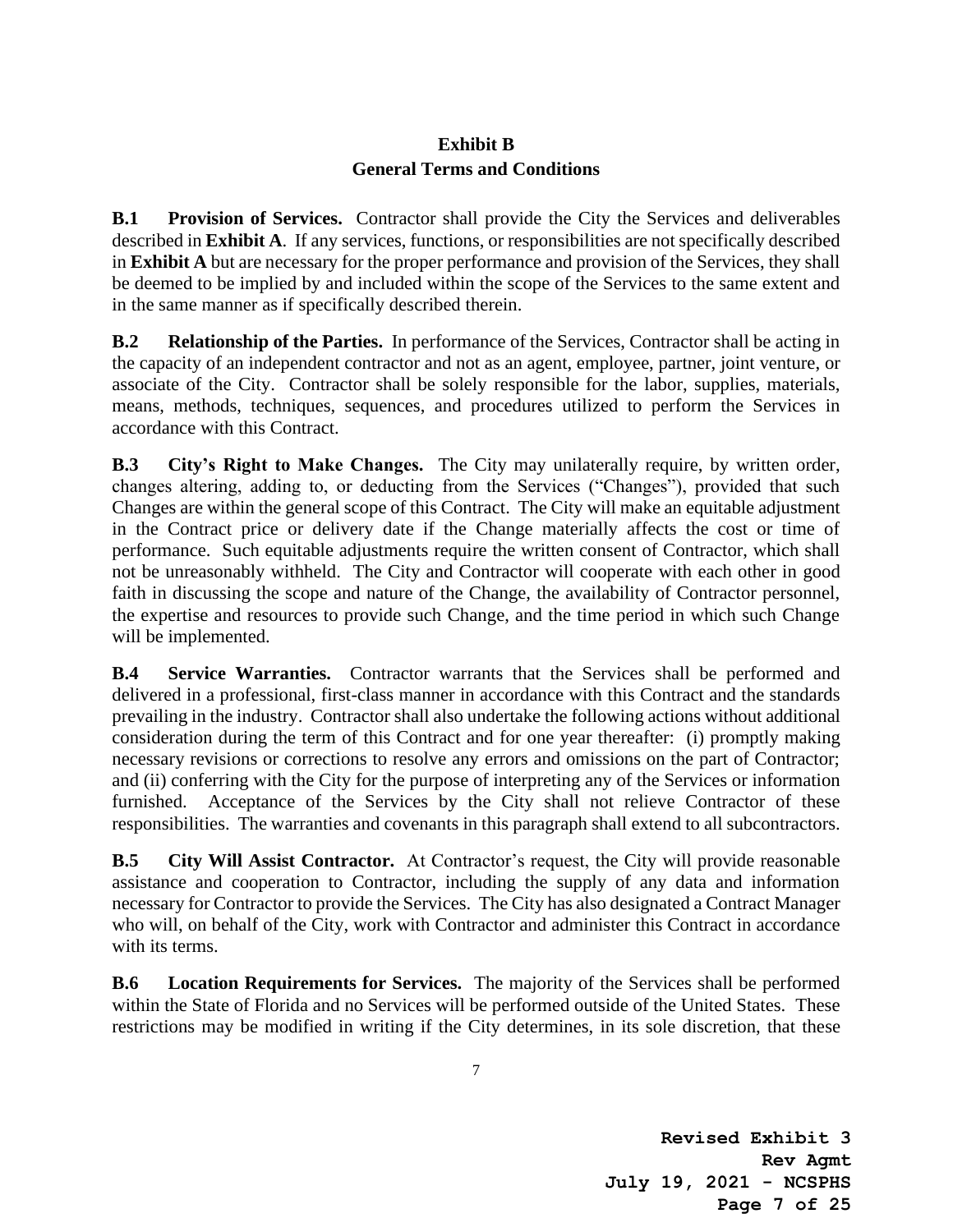restrictions impose an undue burden on Contractor's ability to perform the Services as contemplated in this Contract.

**B.7 Use of Subcontractors; Flow-Down Provisions**. Except to the extent the use of subcontractors is consented to in writing by the City, Contractor shall not be allowed to subcontract or assign any of its duties and obligations hereunder. In all cases, Contractor will be responsible for the acts or omissions of its subcontractors. Contractor shall ensure that all relevant contractual obligations flow down to the subcontractors and are incorporated into the subcontracts (specifically including, but not limited to, obligations relating to insurance, indemnification, delays, intellectual property rights, public records, non-discrimination, audits, security, location of services, termination, transition assistance, warranties, and the manner in which the Services are to be performed).

**B.8 Meetings and Reports.** Contractor shall attend all meetings and public hearings concerning the Services where its presence is determined to be necessary and requested by the City and Contractor can reasonably schedule its appearance. Unless otherwise agreed, Contractor shall provide a monthly report summarizing Contractor's performance. Contractor shall provide other periodic reports respecting the Services as the City reasonably requests.

#### **B.9 Intentionally Omitted.**

#### **B.10 Intellectual Property.**

(a) As used in this Section, the term "Work" shall mean each deliverable, drawing, design, specification, rendering, notebook, tracing, photograph, reference book, equipment, expendable equipment and material, negative, report, finding, recommendation, data and memorandum of every description, shared with or delivered to the City pursuant to this Contract. Contractor grants to City an irrevocable, perpetual, royalty free, and fully paid-up right to use (and such right includes, without limitation, a right to copy, modify, and create derivative works from the subject matter of this Contract and the right to sublicense all or any portion of the foregoing rights to an affiliate or a third party who provides services to the City) Contractor's intellectual property (including, without limitation, all trade secrets, patents, copyright, and know-how) that is contained or embedded in, required for the use of, that was used in the production of, or is required for the reproduction, modification, maintenance, servicing, improvement, or continued operation of any applicable unit of Work.

(b) If the Work contains, has embedded in, or requires for the use of, any third-party intellectual property, or if the third party intellectual property is required for the reproduction, modification, maintenance, servicing, improvement, or continued operation of the Work, Contractor shall secure for the City an irrevocable, perpetual, royalty free, and fully paid-up right to use all third party intellectual property. Contractor shall secure such right at its expense and prior to incorporating any third party intellectual property (including, without limitation, all trade secrets, patents, copyright, and know-how) into any Work, including, without limitation, all drawings or data provided under this Contract, and such right must include, without limitation, a right to copy, modify, and create derivative works from the subject matter of the grant of the right

**Revised Exhibit 3 Rev Agmt July 19, 2021 - NCSPHS Page 8 of 25**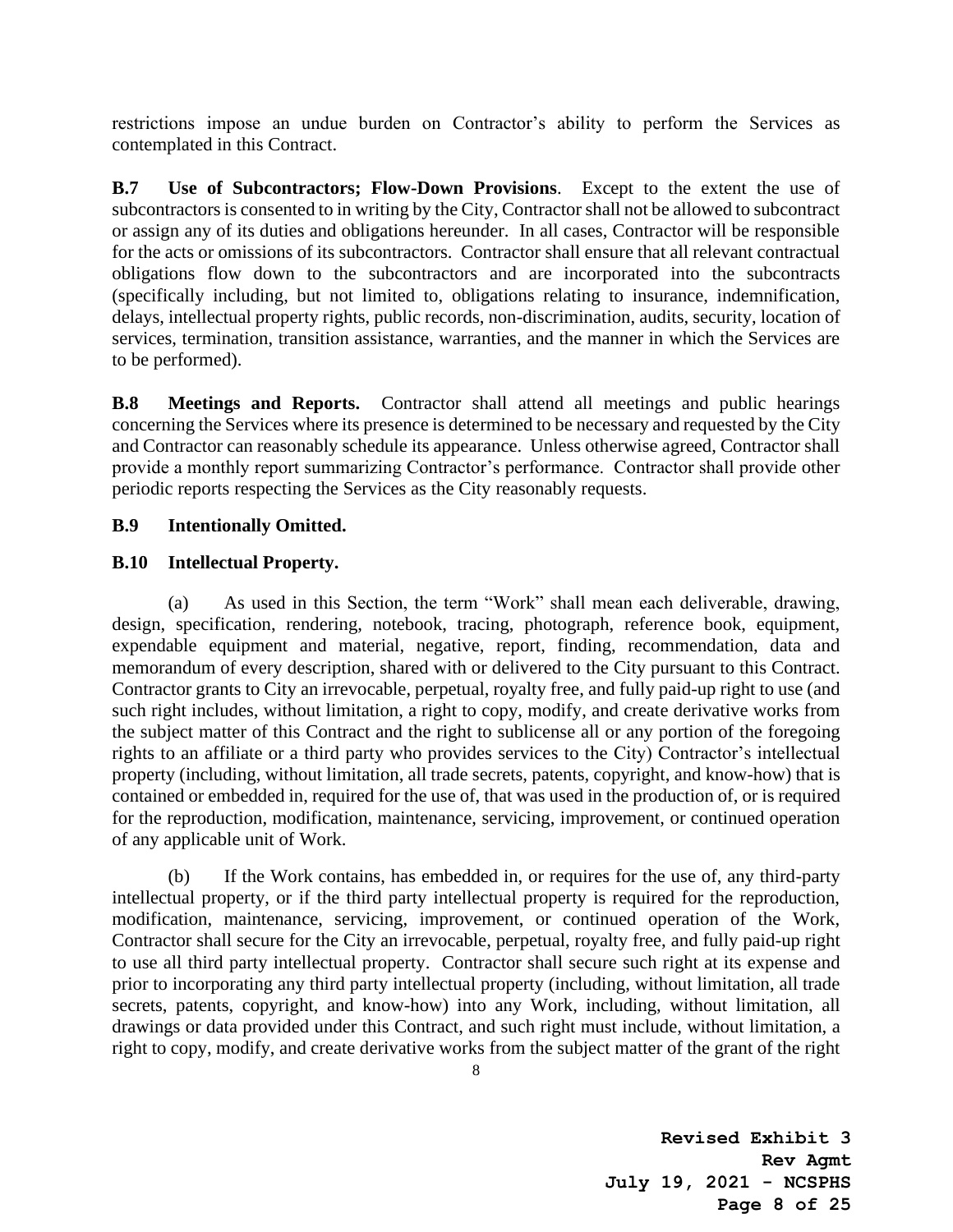and a right to sublicense all or any portion of the foregoing rights to an affiliate or a third party service provider. This subparagraph does not apply to standard office software (e.g., Microsoft Office).

(c) The Contractor will, at its expense, defend all claims, actions or proceedings against the City based on any allegation that the Work, or any part of the Work, constitutes an infringement of any patent or any other intellectual property right, and will pay to the City all costs, damages, charges, and expenses occasioned to the City by reason thereof. The City will give the Company written notice of any such claim, action or proceeding and, at the request and expense of the Company, the City will provide the Company with available information, assistance and authority for the defense. If, in any action or proceeding, the Work, or any part thereof, is held to constitute an infringement, the Company will, within 30 days of notice, either secure for the City the right to continue using the Work or will, at the Company's expense, replace the infringing items with noninfringing Work or make modifications as necessary so that the Work no longer infringes.

**B.11 Software Development Processes and Standards.** To the extent any software is developed, modified, or otherwise procured under this Contract, Contractor will use commerciallyaccepted software development and documentation processes and standards.

**B.12 Limitation of Warranty for City-Furnished Software.** In lieu of any other warranty expressed or implied herein, the City warrants that any programming aids and software packages supplied for Contractor use as City-furnished property shall be suitable for their intended use on the system(s) for which designed. In the case of programming aids and software packages acquired by the City from a commercial source, such warranty is limited to that set forth in the contractual document covering the product(s). Should the City furnish Contractor with any programming aids or software packages that are found not to be suitable for their intended use on the system(s) for which designed, Contractor shall notify the City and supply documentation regarding any defects and their effect on progress on this Contract. The City will consider equitably adjusting the delivery performance dates or compensation, or both, and any other contractual provision affected by the City-furnished property in accordance with the procedures provided for in Section B.3 above ("City's Right to Make Changes").

**B.13 Loss of Data.** If any City data or record is lost or corrupted due to the negligence of Contractor or any of its subcontractors or agents, Contractor shall be responsible for correcting and recreating all production, test, acceptance, and training files or databases affected which are used in the provision of Services, at no additional cost to the City in the manner and on the schedule set by the City. This remedy shall be in addition to any other remedy the City may be entitled to by law or this Contract.

**B.14 Purchase Orders.** If this Contract requires a Service to be ordered by the City via purchase order, Contractor shall not deliver or furnish the Service until the City transmits a purchase order. All purchase orders shall bear this Contract or solicitation number, shall be placed by the City directly with Contractor, and shall be deemed to incorporate by reference this Contract. Any

**Revised Exhibit 3 Rev Agmt July 19, 2021 - NCSPHS Page 9 of 25**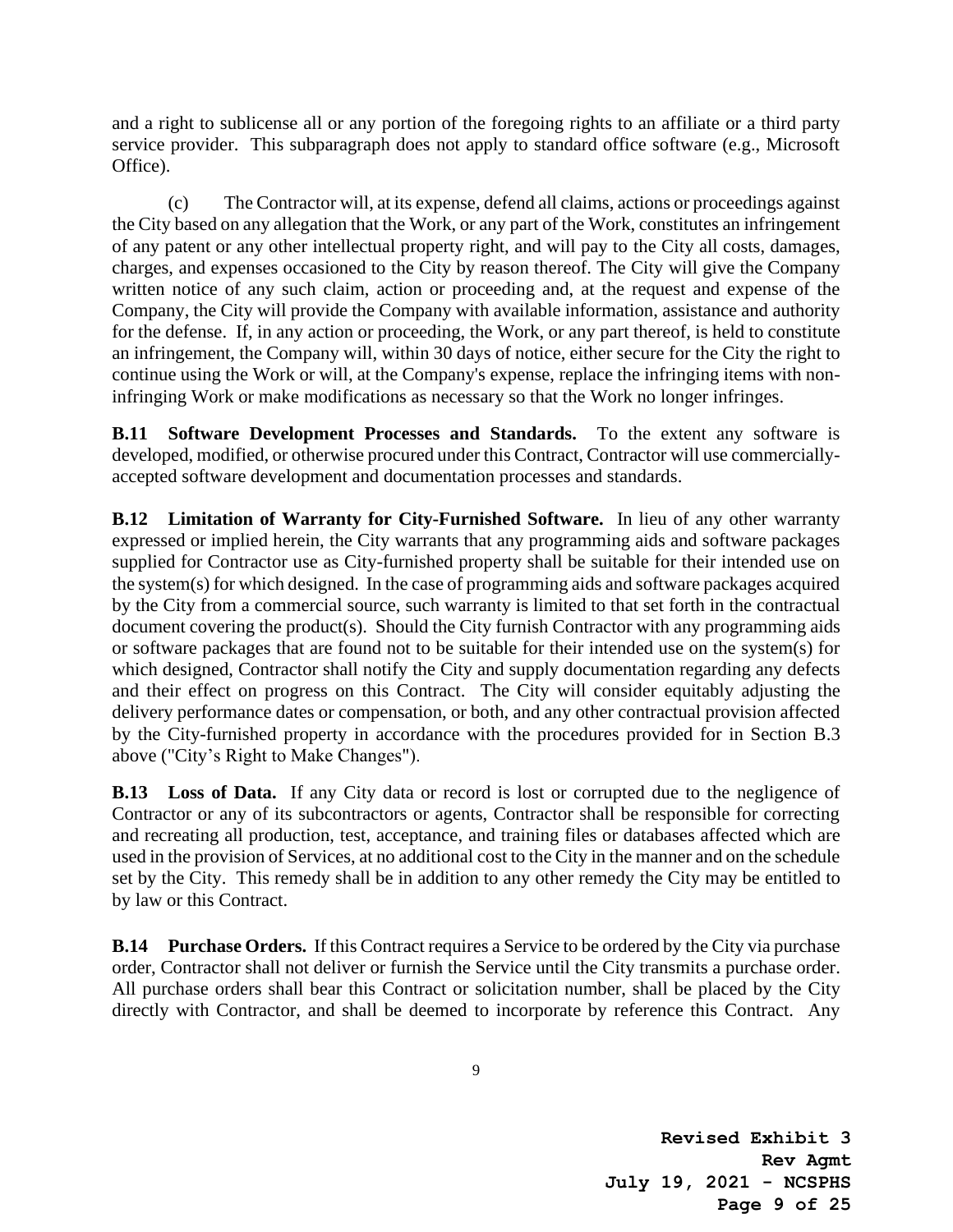discrepancy between this Contract terms and the terms stated on the Contractor's order form, confirmation, or acknowledgement shall be resolved in favor of terms most favorable to the City.

**B.15 Best Pricing for Comparable Services to Other Government Entities.** Compensation for the Services shall be as set forth in this Contract. During the Contract term, if Contractor offers better pricing to other government entities for substantially the same or a smaller quantity of Services upon the same or similar terms of this Contract ("Better Pricing"), then the price under this Contract shall be immediately reduced to the better price. The City may require Contractor to certify on an annual basis that Better Pricing (as defined above) does not exist.

#### **B.16 Invoicing and Payment.**

(a) Unless otherwise specified in this Contract, payment to Contractor for Services shall be made on a monthly basis for the Services provided by Contractor for the preceding month. Invoices shall contain the Contract number, purchase order number if applicable, and the appropriate vendor identification number. The City may require any other information from Contractor that the City deems necessary to verify its obligation to pay under this Contract. Payments will be made to Contractor approximately forty-five (45) days after receipt and acceptance of a proper invoice. The City does not pay service charges, interest, or late fees unless required by law.

(b) To the extent Contractor's fees include reimbursement for travel or travel-related expenses, such travel and travel-related expenses shall be subject to and governed by the provisions and limitations of Chapter 106, Part 7, *Jacksonville Ordinance Code*.

(c) The City's obligations to make payment are contingent upon availability of lawfully appropriated funds for the Services.

**B.17 Taxes.** The City is generally exempt from any taxes imposed by the State of Florida or the federal government. Exemption certificates will be provided upon request. Contractor shall not include any state, local, and federal taxes in any prices quoted to the City.

**B.18 Right of Setoff.** The City may, in addition to other remedies available at law or equity and upon notice to Contractor, retain such monies from amounts due Contractor as may be necessary to satisfy any claim for damages, penalties, costs, and the like asserted in good faith by the City (or any other local government entity or authority located in Duval County, Florida) against Contractor.

### **B.19 Retention of Records / Audits.**

(a) Contractor must establish and maintain books, records, contracts, sub-contracts, papers, financial records, supporting documents, statistical records and all other documents pertaining to this Contract (collectively, the "Records"), in whatsoever form or format (including electronic storage media) is reasonable, safe, and sufficient.

**Revised Exhibit 3 Rev Agmt July 19, 2021 - NCSPHS Page 10 of 25**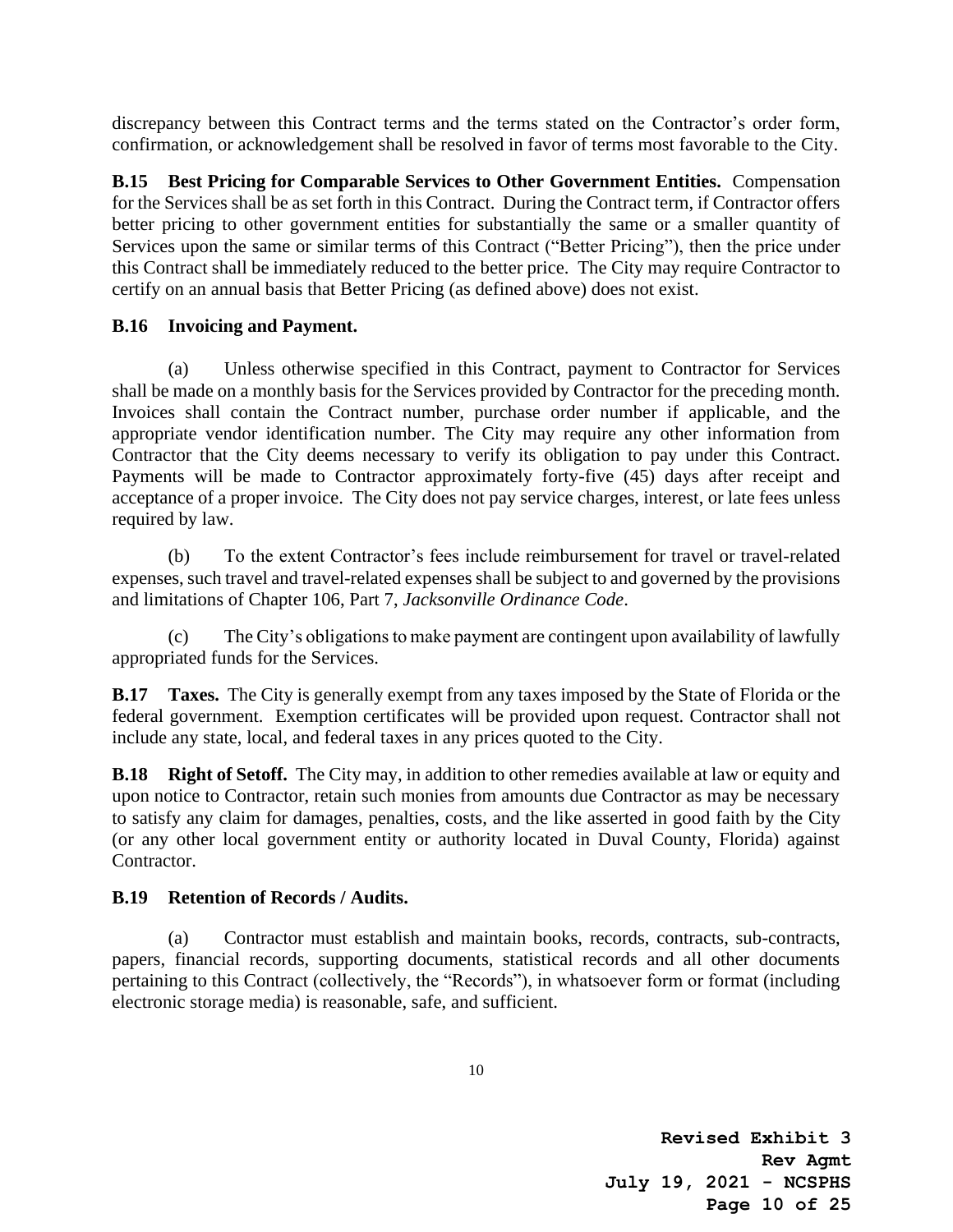(b) Contractor must retain all Records for a minimum period of three (3) years after the final payment is made under this Contract. If an audit has been initiated and audit findings have not been resolved at the end of the three (3) year period, the Records shall be retained until resolution of the audit findings or any litigation which may be based on the terms of this Contract, at no additional cost to the City. Records shall be retained for longer periods when the retention period exceeds the time frames required by law or ordinance.

(c) At all reasonable times for as long as the Records are maintained, Contractor must allow persons duly authorized by the City (including, but not limited to, the City Council Auditor and inspector general offices), to have full access to and the right to examine, copy, or audit any of the Records, regardless of the form in which kept. Contractor will not charge the City for any setup, supervision, or space in connection with the examination and audit. Photocopying charges will not exceed the actual and reasonable cost of the copies to Contractor, and the City shall be permitted to bring its photocopying equipment if the City so desires.

(d) Contractor must comply with and cooperate in any audits or reports requested by the City and must ensure that all related party transactions are disclosed to the auditor.

(e) Contractor must permit the City to interview any of Contractor's employees, subcontractors, and subcontractor employees to assure the City of the satisfactory performance of the terms and conditions of this Contract. Unless the parties agree otherwise or the City is willing to pay for the employee's reasonable travel expenses, the interviews will be conducted at the employee's primary place of work. Contractor will not charge the City for any employee time unless the interview time for that employee exceeds eight (8) hours in a calendar year.

(f) Following any audit or review, if performance of Contractor is, in the opinion of the City, deficient, the City will deliver to Contractor a written report of the deficiencies and request for development by Contractor of a corrective action plan. Contractor hereby agrees to prepare and submit to the City said corrective action plan within ten (10) days of receiving the City's written report. Thereafter, Contractor must correct all deficiencies in the corrective action plan within a reasonable time after the City's receipt of the corrective action plan.

(g) All reports and other information provided by Contractor pursuant to this Section shall be submitted under penalties of perjury under Section 837.06, Florida Statutes.

(h) Contractor must include the aforementioned audit, inspection, investigation, and record-keeping requirements in all subcontracts and Contract assignments.

(i) Contractor agrees to reimburse the City for the reasonable costs of investigation incurred by the City for audits, inspections, and investigations that uncover a material violation of this Contract. Such costs shall include the salaries of investigators, including overtime, travel, and lodging expenses, and expert witness and documentary fees. Contractor shall not be responsible for any costs of investigations that do not uncover a material violation of this Contract.

**B.20 Indemnification.** Contractor shall comply with the indemnification provisions in **Exhibit C** of this Contract.

**Revised Exhibit 3 Rev Agmt July 19, 2021 - NCSPHS Page 11 of 25**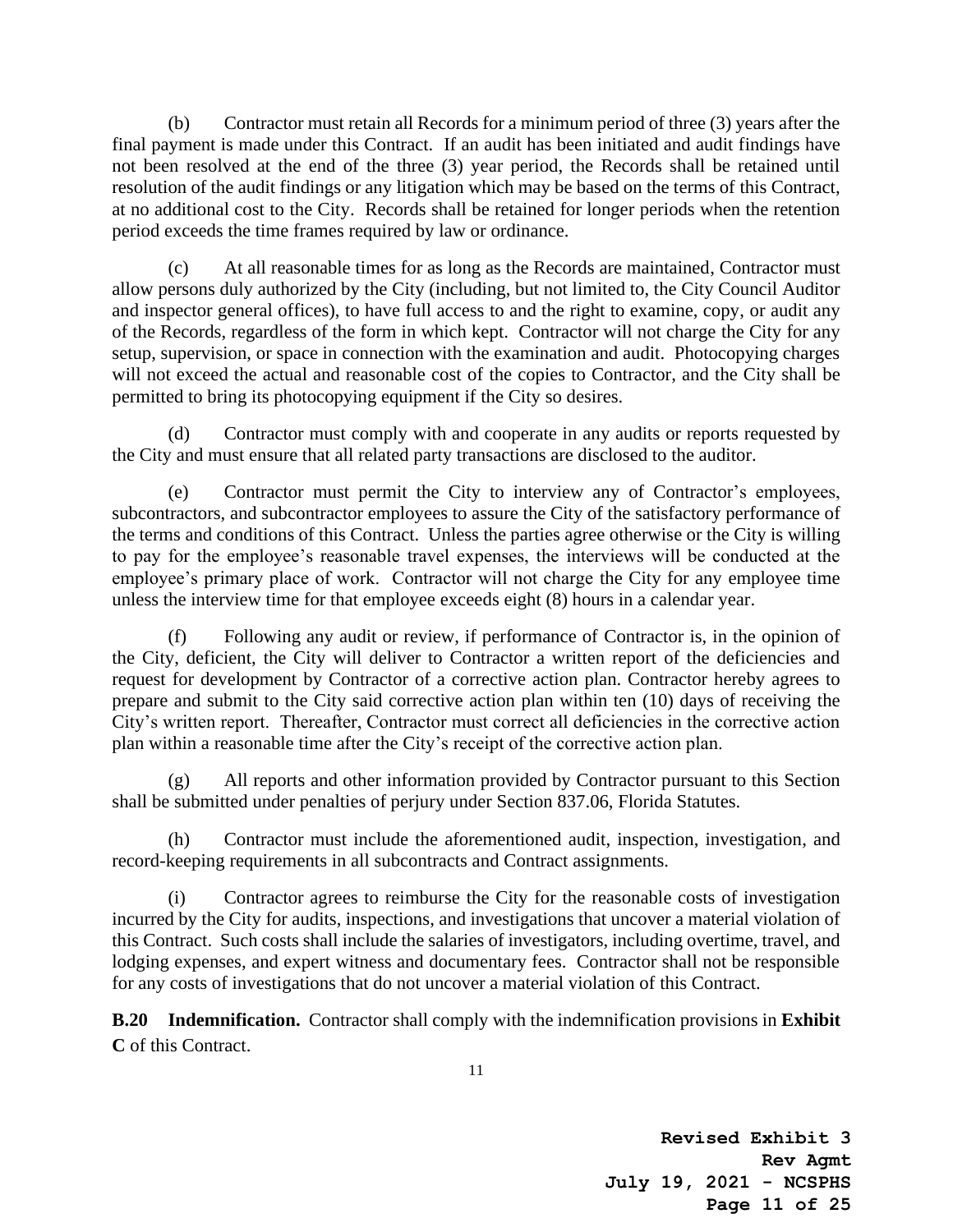**B.21 Insurance.** Contractor shall comply with the insurance requirements in **Exhibit D** of this Contract.

**B.22 City's Right to Suspend Work.** The City may, in its sole discretion, suspend any or all activities under this Contract by providing a written notice to Contractor at least five (5) days in advance that outlines the particulars of suspension. Within ninety (90) days of providing such notice, or within any longer period agreed to by Contractor, the City shall either (1) authorize the resumption of work, at which time activity shall resume, or (2) terminate this Contract in accordance with the applicable termination provisions. Suspension of work shall not entitle Contractor to any additional compensation. The parties will reasonably amend any schedules relating to performance of the Services to reflect the suspension of work hereunder. Contractor shall not be entitled to receive compensation for any work it performs after being excused from providing it hereunder.

**B.23 City's Right to Terminate for Convenience.** The City reserves the right to terminate this Contract at any time and for any reason by giving written notice to Contractor. If this Contract is terminated for convenience as provided herein, the City will be relieved of all further obligations other than payment for that amount of Services actually performed to the date of termination. Access to any and all work papers will be provided to the City after the termination of this Contract. The parties understand and agree that Contractor shall not have a reciprocal right to terminate this Contract for convenience, it being understood that the City's payment for Services forms the consideration for Contractor's not having this right. In the event of City's termination of this Contract, the City (in its sole discretion) may also require Contractor to provide the Transition Services as set forth in Section B.26 below.

**B.24 City's Remedies Upon Contractor Default.** Any one or more of the following events, if not cured within ten (10) calendar days after Contractor's receipt of written notice thereof, shall constitute an "Event of Default" on the part of Contractor: (1) Contractor fails to perform the Services within the time specified in this Contract or any extension; (2) Contractor fails to maintain adequate progress, thus endangering performance of this Contract; (3) Contractor fails to honor any other material term of this Contract; or, (4) Contractor fails to abide by any statutory, regulatory, or licensing requirement. The City may extend the 10-day cure period in its discretion.

In addition, a finding that Contractor has made a false representation or certification in any document furnished by Contractor to the City shall constitute an immediate Event of Default with no right to cure.

Upon an "Event of Default" on the part of Contractor, the City will be entitled to terminate this Contract and pursue such other remedies available at law or equity, including the recovery of any re-procurement costs and delay damages. The rights and remedies available to the City under this Contract are distinct, separate, and cumulative remedies, and no one of them, whether or not exercised by a party, shall be deemed to be in exclusion of any other.

If, after termination, it is determined that Contractor was not in default, or that the default was excusable, the rights and obligations of the parties shall be the same as if the termination had been

**Revised Exhibit 3 Rev Agmt July 19, 2021 - NCSPHS Page 12 of 25**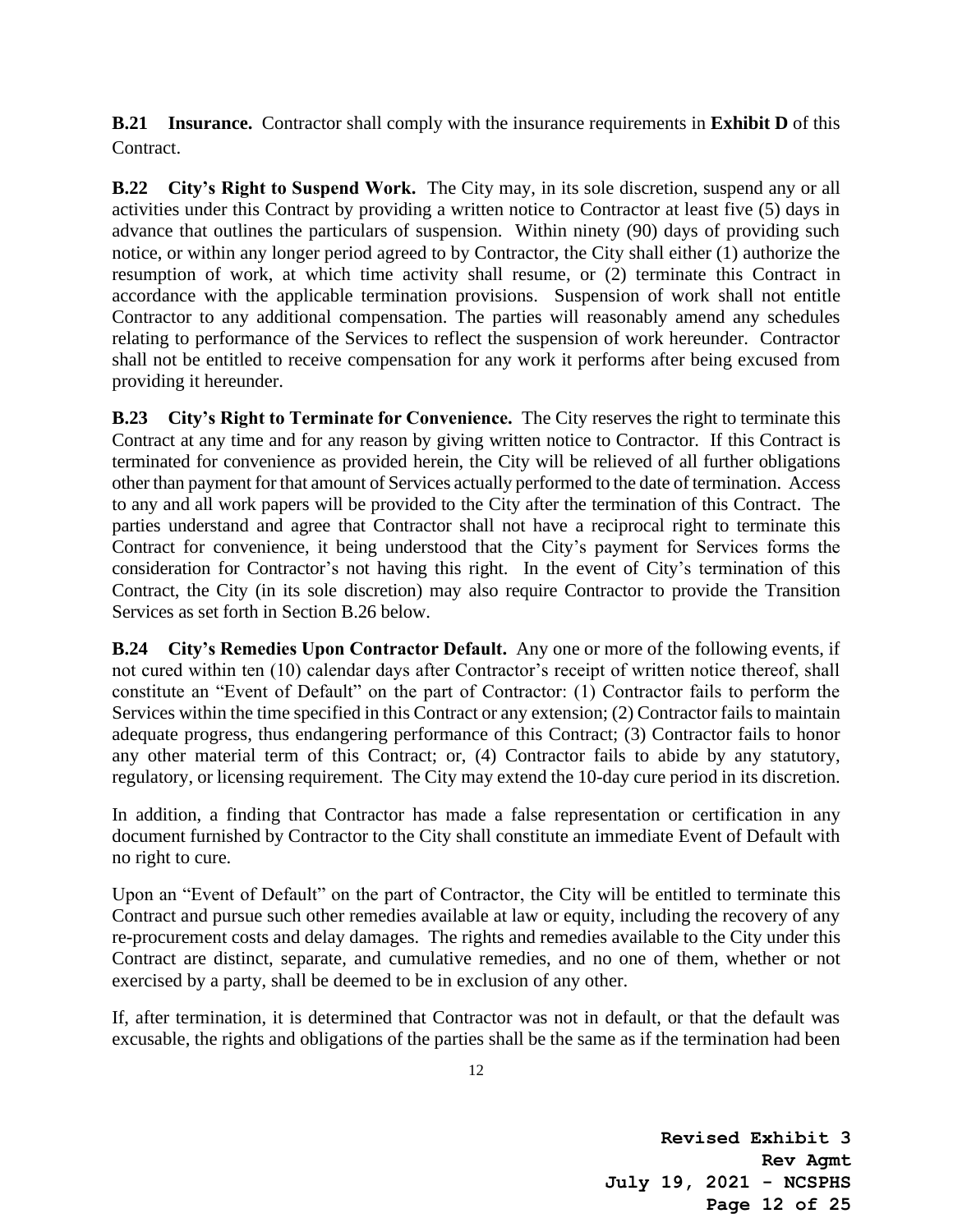issued for convenience.

**B.25 Contractor Remedies Upon City Default.** The City shall be in default if the City fails to honor any material term of this Contract and such failure is not cured within forty-five (45) calendar days after receipt of written notice thereof from Contractor. In the event of City's default, Contractor will be entitled to terminate this Contract and pursue such other remedies available at law or equity as it deems appropriate. **Except as expressly provided elsewhere in this Contract, Contractor will not be entitled to recover any lost profits or consequential damages.** The rights and remedies available to Contractor under this Contract are distinct, separate, and cumulative remedies, and no one of them shall be deemed to be in exclusion of any other.

**B.26 Transition Services.** At any time prior to the date this Contract expires or terminates for any reason (the "Termination Date"), the City may request Contractor to provide reasonable transition assistance services ("Transition Assistance"). Contractor shall provide such Transition Assistance until such time as the City notifies Contractor that the City no longer requires such Transition Assistance, but in no event for more than 180 days following the Termination Date.

Transition Assistance shall mean any services, functions, or responsibilities that are ordinarily or customarily provided to a purchaser to ensure that the services provided to that purchaser by a contractor are fully transitioned in a smooth and efficient manner to a new service provider (either the City itself or a third-party contractor). Transition Assistance includes the development and implementation of a detailed transition plan. To the extent that Transition Assistance will involve third parties hired by the City, those third parties shall cooperate with Contractor in its provision of Transition Assistance and sign any reasonable non-disclosure agreements required by Contractor.

Transition Assistance rendered before the Termination Date shall be provided at no additional cost to the City. Transition Assistance rendered after the Termination Date shall be provided at the rates negotiated by the parties prior to the rendering of such service, which rates shall not exceed the standard market rates that Contractor charges to government entities for comparable services; provided however, that if the City terminates this Contract because of a breach by Contractor, then (i) the Transition Assistance shall be provided at no cost to the City, and (ii) the City will be entitled to any other remedies available to it under law. Contractor may withhold Transition Assistance after the Termination Date if the City does not provide reasonable assurance that the charges for such Transition Assistance will be paid to Contractor in accordance with the invoicing and payment provisions of this Contract.

**B.27 Force Majeure, Notice of Delay, and No Damages for Delay.** Neither party shall be responsible for delays in performance to the extent that the delay was beyond that party's control (or the control of its employees, subcontractors, or agents). Contractor shall notify the City in writing of any such delay or potential delay and describe the cause of the delay either (1) within ten calendar days after the cause that creates or will create the delay first arose, if Contractor could reasonably foresee that a delay could occur as a result, or (2) if delay is not reasonably foreseeable, within five calendar days after the date Contractor first had reason to believe that a delay could

**Revised Exhibit 3 Rev Agmt July 19, 2021 - NCSPHS Page 13 of 25**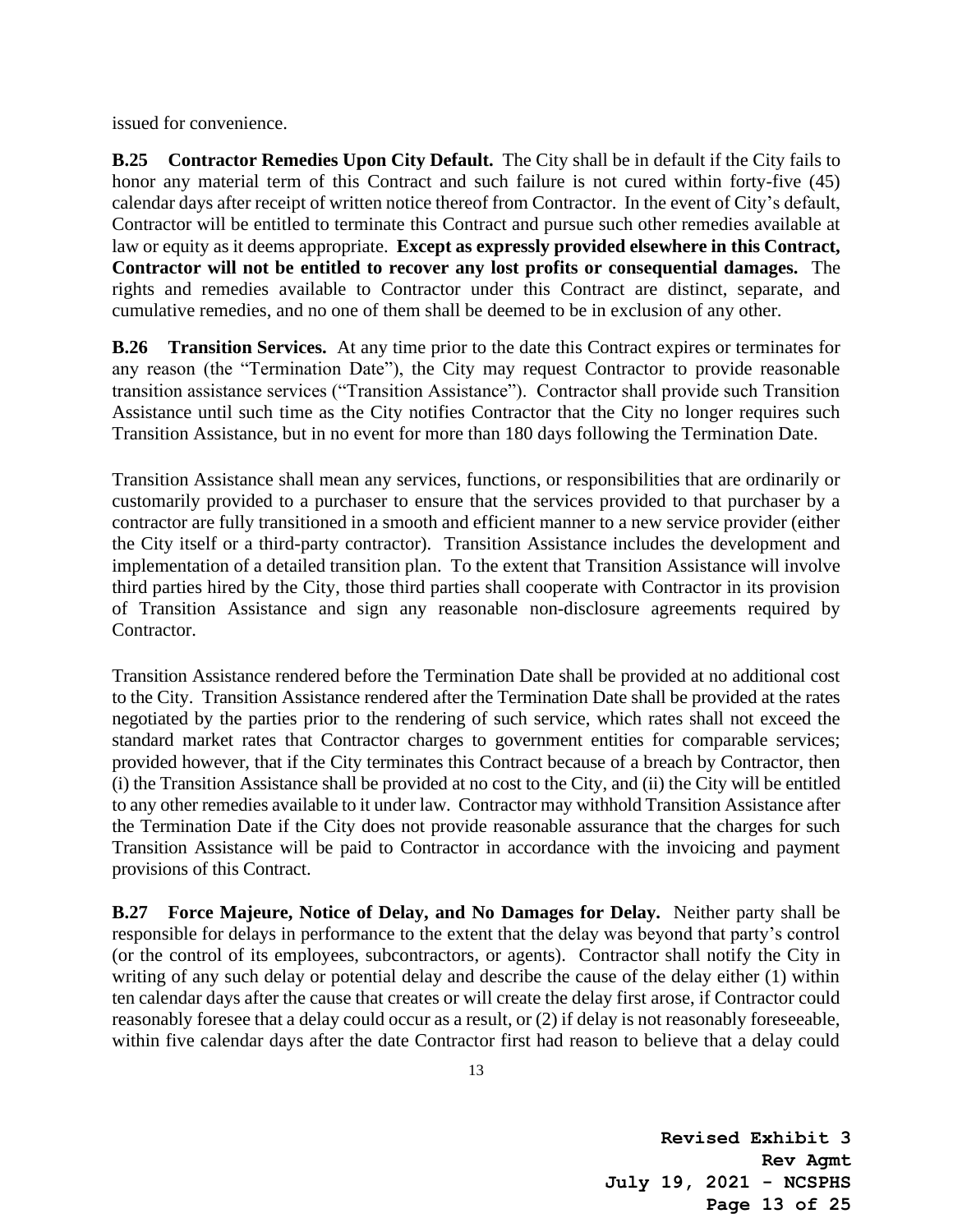result. Based upon such notice, the City will give Contractor a reasonable extension of time to perform; provided, however, that the City may elect to terminate this Contract in whole or in part if the City determines, in its sole judgment, that such a delay will significantly impair the value of this Contract to the City. Providing notice in strict accordance with this paragraph is a condition precedent to such remedy. THE FOREGOING SHALL CONSTITUTE CONTRACTOR'S SOLE REMEDY OR EXCUSE WITH RESPECT TO DELAY. No claim for damages, other than for an extension of time, shall be asserted against the City. Contractor shall not be entitled to an increase in the Contract price or payment of any kind from the City for direct, indirect, consequential, impact, or other costs, expenses, or damages, including but not limited to costs of acceleration or inefficiency arising because of delay, disruption, interference, or hindrance from any cause whatsoever.

**B.28 No Waiver.** The delay or failure by a party to exercise or enforce any of its rights under this Contract shall not constitute or be deemed a waiver of that party's right thereafter to enforce those rights, nor shall any single or partial exercise of any such right preclude any other or further exercise thereof or the exercise of any other right. Unless otherwise agreed in writing, the City's payment for the Services shall not release Contractor from its obligations under this Contract and shall not be deemed a waiver of the City's right to insist upon strict performance hereof.

**B.29 Qualification of Contractor Employees, Subcontractors, and Agents.** All Contractor employees, subcontractors, and agents performing work under this Contract shall be properly trained and qualified. Upon request, Contractor shall furnish a copy of technical certification or other proof of qualification. All employees, subcontractors, and agents performing work under this Contract must comply with all reasonable administrative requirements of the City and with all controlling laws and regulations relevant to the Services they are providing under this Contract. The City may conduct, and Contractor shall cooperate in, a security background check or other assessment of any employee, subcontractor, or agent furnished by Contractor. The City may refuse access to, or require replacement of, any personnel for reasonable cause.

Contractor shall take all actions necessary to ensure that Contractor's employees, subcontractors, and agents are not considered employees of the City. Such actions include, but are not limited to, ensuring that Contractor's employees, subcontractors, and agents receive payment and any legally mandated insurance (e.g., workers' compensation and unemployment compensation) from an employer other than the City.

As a condition to providing services to the City, Contractor and any subcontractor will enroll and participate in the federal E-Verify Program within thirty (30) days of the Effective Date of this Contract. Proof of enrollment and participation will be made available to the City upon request.

**B.30 Security Procedures.** Contractor and its employees, subcontractors, and agents shall comply fully with all generally applicable security procedures of the United States, the State of Florida, and the City in performance of this Contract. The City agrees that any security procedures imposed by the City specifically for this Contract will be reasonable and will not impose any unreasonable costs or hardships.

**Revised Exhibit 3 Rev Agmt July 19, 2021 - NCSPHS Page 14 of 25**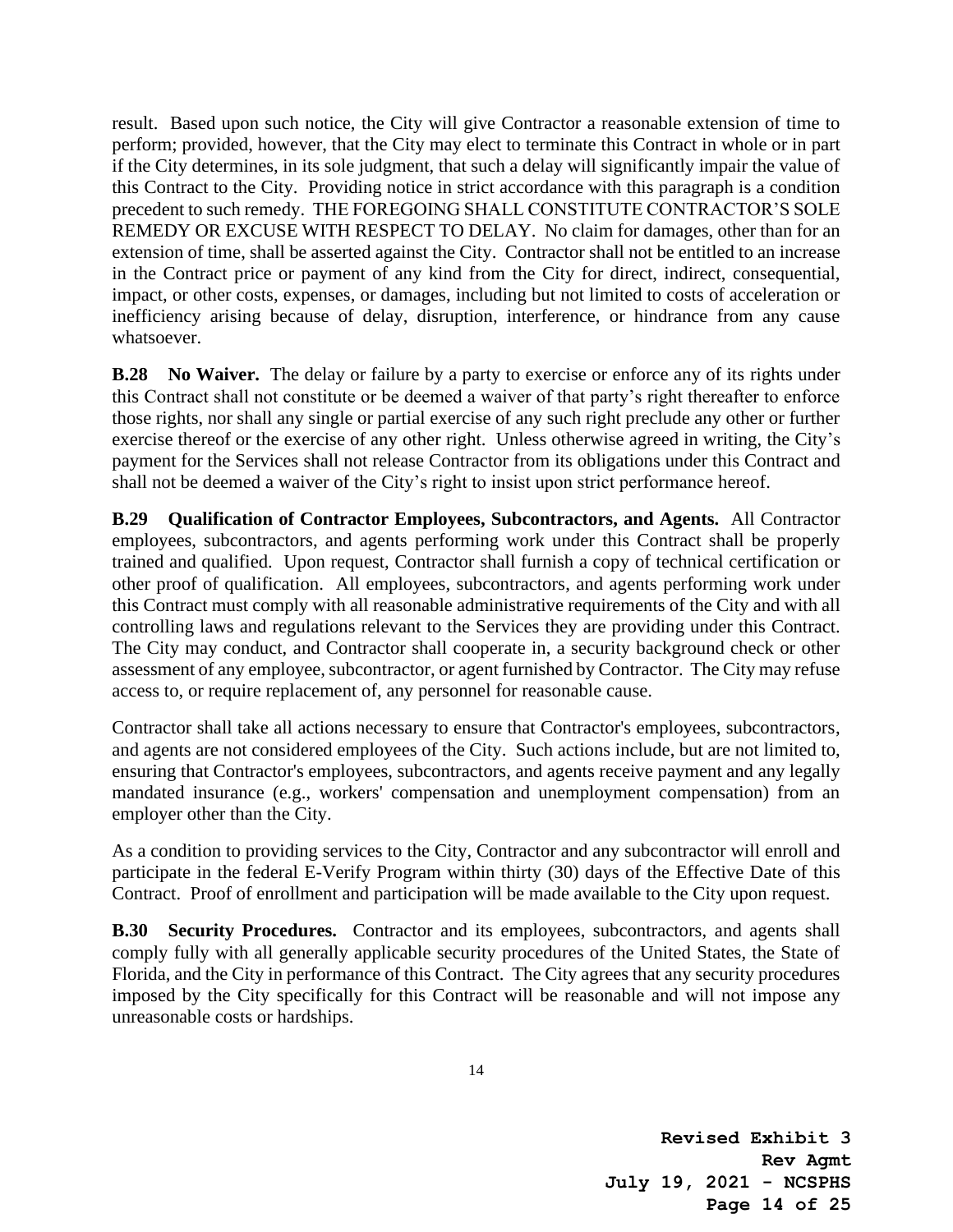**B.31 Restrictions on the Use or Disclosure of City's Information.** Contractor shall not use, copy, or disclose to third parties, except in connection with performing the Services, any information obtained by Contractor or its agents, subcontractors, or employees in the course of performing the Services, including but not limited to security procedures, business operations information, or commercial proprietary information in the possession of the City. At the City's request, all information furnished by the City will be returned to the City upon completion of the Services. Contractor shall not be required to keep confidential any information that has already been made publicly available through no fault of Contractor or that Contractor developed independently without relying on the City's information. To ensure confidentiality, Contractor shall take appropriate steps as to its employees, agents, and subcontractors, including the insertion of these restrictions in any subcontract agreement. The warranties of this paragraph shall survive this Contract.

**B.32 Public Records Law; Process for Protecting Trade Secrets and Other Information.** Article 1, Section 24, Florida Constitution, guarantees every person access to all public records, and Section 119.011, Florida Statutes, provides a broad definition of public records. All documents received by the City in connection with this Contract are subject to Chapter 119, Florida Statutes (the "Florida Public Records Law"). Any specific information that Contractor claims to be a trade secret or otherwise exempt from the Florida Public Records Law must be clearly identified as such by Contractor on all copies furnished to the City. The City agrees to notify Contractor of any third-party request to view such information, but it is Contractor's obligation to obtain a court order enjoining disclosure. If Contractor fails to obtain a court order enjoining disclosure within five (5) business days of Contractor's receiving notice of the request, the City may release the requested information. Such release shall be deemed for purposes of this Contract to be made with Contractor's consent and will not be deemed to be a violation of law, including but not limited to laws concerning trade secrets, copyright, or other intellectual property.

In accordance with Section 119.0701, Florida Statutes, the Contractor shall:

- (a) Keep and maintain public records required by the City to perform the services; and
- (b) Upon request from the City's custodian of public records, provide the City with a copy of the requested records or allow records to be inspected or copied within a reasonable time at a cost that does not exceed the cost provided for in Chapter 119, Florida Statutes, or as otherwise provided by law; and
- (c) Ensure that public records that are exempt or confidential and exempt from public records disclosure requirements are not disclosed except as authorized by law for the duration of the Contract term and following completion of this Contract if Contractor does not transfer the records to the City; and
- (d) Upon completion of this Contract, transfer to the City at no cost all public records in possession of Contractor or keep and maintain public records required by the City to perform the service. If Contractor transfers all public records to City upon completion of

**Revised Exhibit 3 Rev Agmt July 19, 2021 - NCSPHS Page 15 of 25**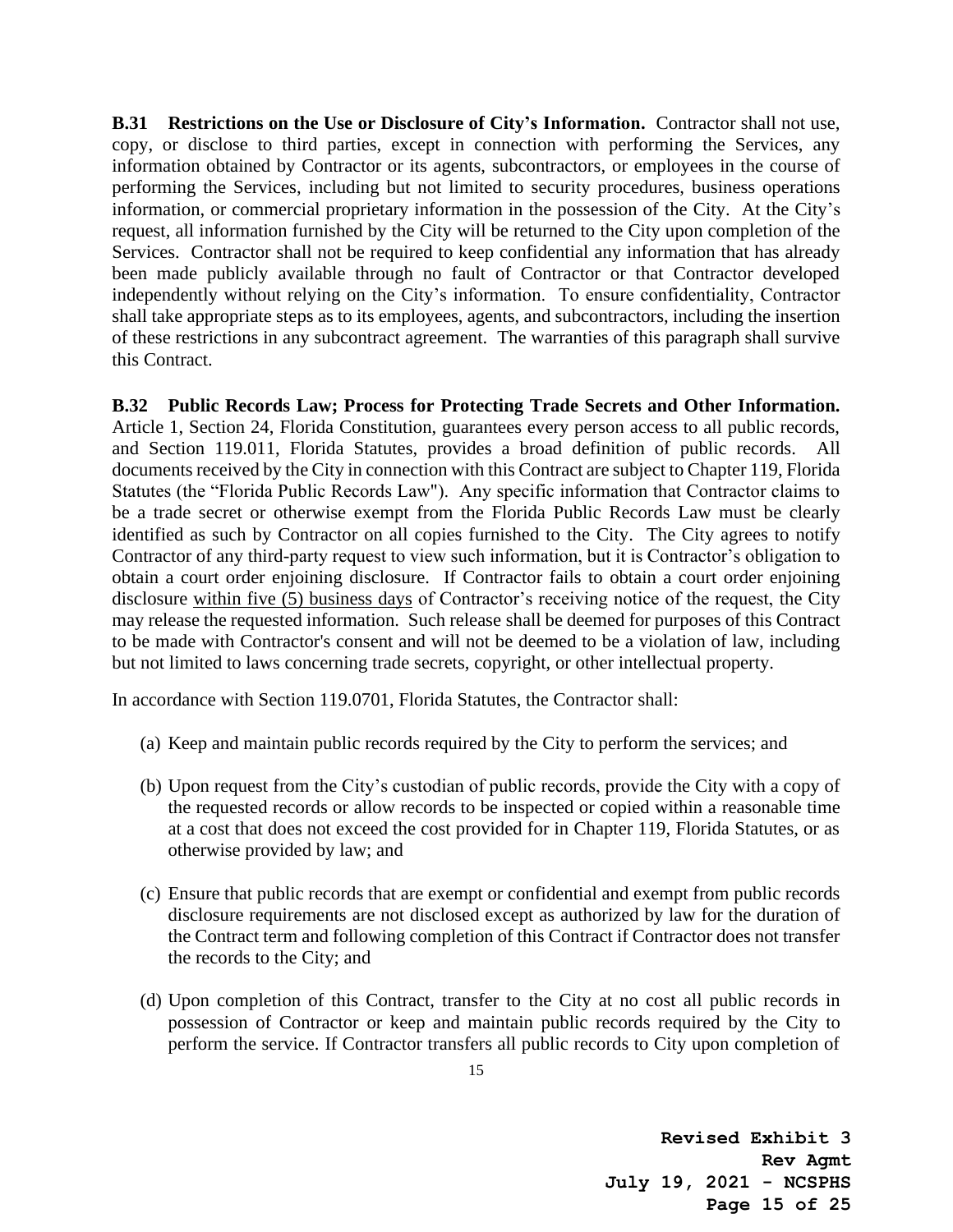this Contract, Contractor shall destroy any duplicate public records that are exempt or confidential and exempt from public records disclosure requirements. If Contractor keeps and maintains public records upon completion of this Contract, Contractor shall meet all applicable requirements for retaining public records. All records stored electronically must be provided to the City upon request from the City's custodian of public records in a format that is compatible with the City's information technology systems.

The above requirements apply to a "Contractor" as defined in Section, 119.0701, Florida Statutes.

# **IF CONTRACTOR HAS QUESTIONS REGARDING THE APPLICATION OF CHAPTER 119, FLORIDA STATUTES, TO CONTRACTOR'S DUTY TO PROVIDE PUBLIC RECORDS RELATING TO THIS CONTRACT, CONTACT THE CITY'S CUSTODIAN OF PUBLIC RECORDS AT (904) 630-7678; PR[R@COJ.NET;](mailto:alexisl@coj.net) CITY OF JACKSONVILLE, PUBLIC RECORDS REQUEST, 214 N. HOGAN STREET, SUITE 1180, JACKSONVILLE, FLORIDA 32202.**

**B.33 Assignment.** The City and Contractor each binds itself and its respective successors and assigns in all respects to all of the terms, conditions, covenants, and provisions of this Contract. Contractor shall not sell, assign, or transfer any of its rights (including rights to payment), duties, or obligations under this Contract without the prior written consent of the City. In the event of any assignment, Contractor shall remain liable for performance of this Contract unless the City expressly waives such liability. The City may assign this Contract with prior written notice to Contractor of its intent to do so. Nothing herein shall be construed as creating any personal liability on the part of any officer, employee, or agent of the City.

**B.34 Notice and Approval of Changes in Ownership.** Because the award of this Contract may have been predicated upon Contractor's ownership structure, Contractor agrees that any transfer of a substantial interest in Contractor by any of its owners shall require the City's prior written approval, which approval shall not be unreasonably withheld or unreasonably delayed. By execution of this Contract, Contractor represents that it has no knowledge of any intent to transfer a substantial interest in Contractor. A substantial interest shall mean at least 25% of the voting shares in Contractor. This Section shall not apply to: (i) transfers occurring upon the incapacitation or death of an owner; (ii) transfers associated with an initial public offering on the NYSE or NASDAQ markets; or, (iii) transfers to a company whose stock is publicly traded on the NYSE or NASDAQ markets.

**B.35 Assignment of Antitrust Claims.** Contractor and the City recognize that in actual economic practice, overcharges resulting from antitrust violations are in fact usually borne by the City. Therefore, Contractor hereby assigns to the City any and all claims under the antitrust laws of Florida or the United States for overcharges of goods, materials, or services purchased in connection with this Contract.

**Revised Exhibit 3 Rev Agmt July 19, 2021 - NCSPHS Page 16 of 25**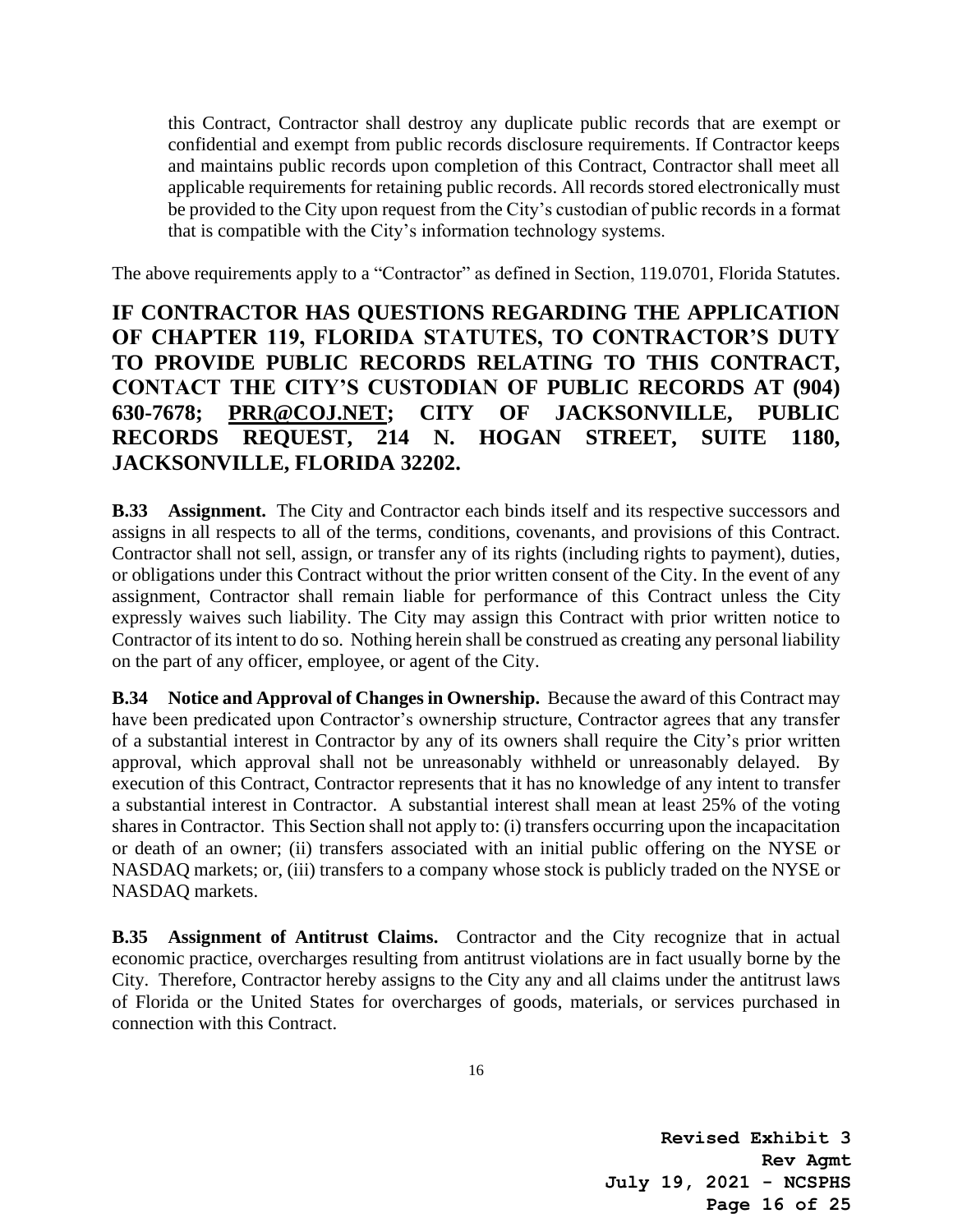**B.36 Equal Employment Opportunity.** The Equal Opportunity clause in Title 41, Part 60-1.4 of the Code of Federal Regulations (Paragraphs 1 through 7 of President's Executive Order 11246), the provisions of the Equal Opportunity for Individuals with Disabilities Act in 42 U.S.C. Section 12112, the Listing of Employment Openings for Veterans Clause in Title 41, Part 50-260.2 of the Code of Federal Regulations, and the Disabled Veterans and Veterans of the Vietnam Era Clause in Title 41, Part 60-250.5 of the Code of Federal Regulations are incorporated herein by reference if and to the extent applicable. If Contractor is exempt from any of the above-cited terms, written evidence of such exempt status must be provided to the City.

**B.37 Other Non-Discrimination Provisions.** As required by Section 126.404, *Jacksonville Ordinance Code*, Contractor represents that it has adopted and will maintain throughout the term of this Contract a policy of nondiscrimination or non-harassment against any person with regard to race, color, sex (including pregnancy), sexual orientation, gender identity or expression, religion, political affiliation, national origin, disability, age, marital status, veteran status, or any other impermissible factor in recruitment, hiring, compensation, training, placement, promotion, discipline, demotion, transfers, layoff, recall, termination, working conditions, and related terms and conditions of employment. Contractor agrees that upon written request, it will permit reasonable access to its records of employment, employment advertisement, application forms, and other pertinent data and records by the Executive Director of the Community Relations Commission or successor agency or commission for the purpose of investigation to ascertain compliance with the non-discrimination provisions of this Contract; *provided however*, that Contractor shall not be required to produce for inspection records covering periods of time more than one (1) year prior to the Effective Date of this Contract. Contractor agrees that if any of the products or Services to be provided pursuant to this Contract are to be provided by a subcontractor, the provisions of this section shall be incorporated into and become a part of the subcontract.

**B.38 Prompt Payment to Subcontractors and Suppliers.** The following is required by Chapter 126, Part 6, *Jacksonville Ordinance Code*; provided however, if Contractor does not use JSEB or MBE subcontractors, as identified below, this Section B.38 shall not apply:

(a) *Generally*. When Contractor receives payment from the City for labor, services or materials furnished by subcontractors and suppliers hired by Contractor, Contractor shall remit payment due (less proper retainage) to those subcontractors and suppliers within fifteen (15) calendar days after Contractor's receipt of payment from the City. Nothing herein shall prohibit Contractor from disputing, pursuant to the terms hereof, all or any portion of a payment alleged to be due to its subcontractors and suppliers. In the event of such dispute, Contractor may dispute the disputed portion of any such payment only after Contractor has provided notice to the City and to the subcontractor or supplier whose payment is in dispute, which notice shall: (i) be in writing; (ii) state the amount in dispute; (iii) specifically describe the actions required to cure the dispute; and (iv) be delivered to the City and said subcontractor or supplier within ten (10) calendar days after Contractor's receipt of payment from the City. Contractor shall pay all undisputed amounts due within the time limits imposed by this Section.

(b) *Jacksonville Small and Emerging Business Enterprise and Minority Business Enterprise Participation*. Notwithstanding Chapter 126, Part 6, *Jacksonville Ordinance Code*,

**Revised Exhibit 3 Rev Agmt July 19, 2021 - NCSPHS Page 17 of 25**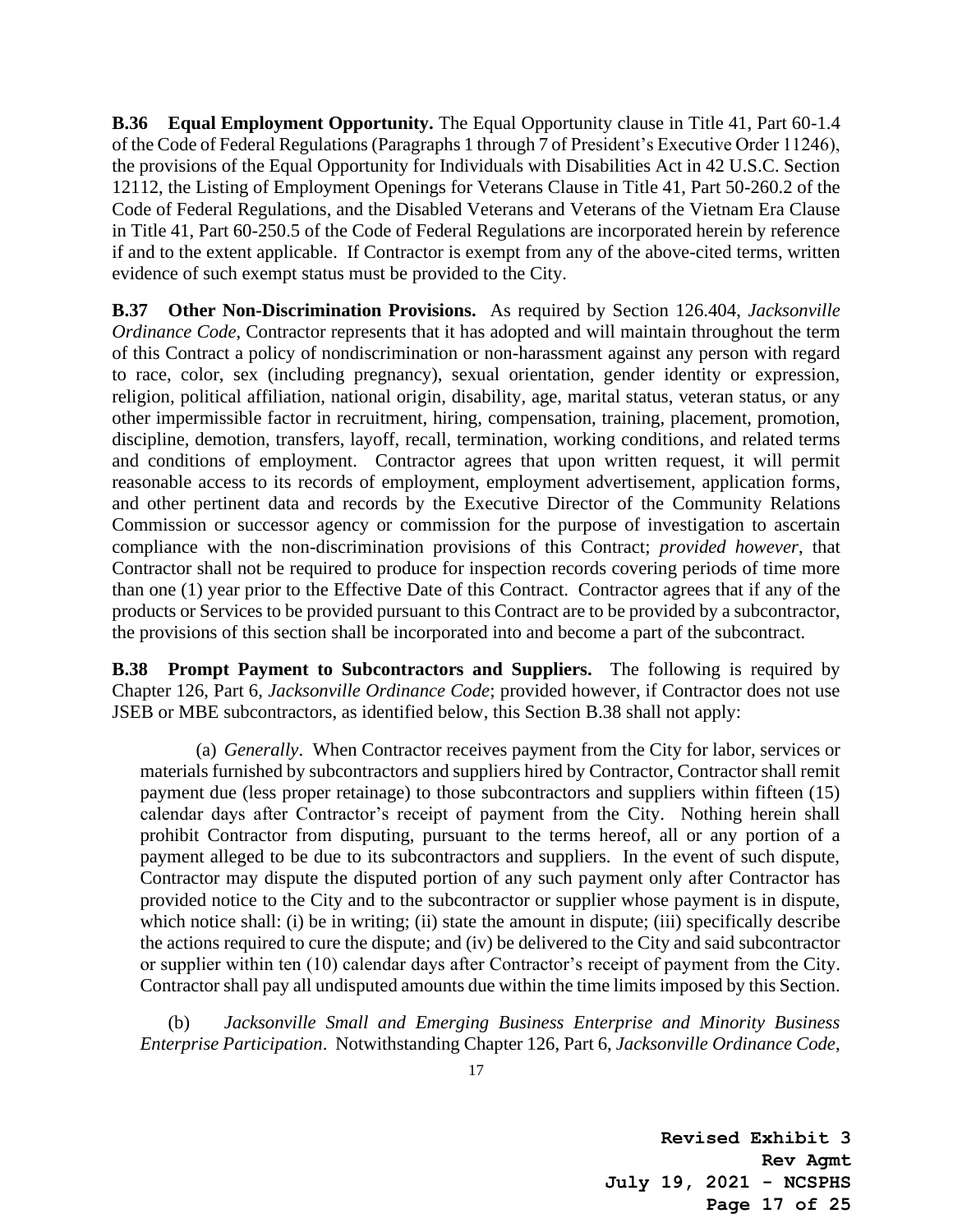Contractor shall pay all contracts awarded with certified Jacksonville Small and Emerging Business Enterprises ("JSEB") and Minority Business Enterprises ("MBE"), as defined therein, their pro rata share of their earned portion of the progress payments made by the City under this Contract within seven (7) business days after Contractor's receipt of payment from the City (less proper retainage). The pro-rata share shall be based on all work completed, materials and equipment furnished, or services performed by the certified JSEB or MBE at the time of payment. As a condition precedent to progress and final payments to Contractor, Contractor shall provide to the City with its requisition for payment documentation that sufficiently demonstrates that Contractor has made proper payments to its certified JSEBs or MBEs from all prior payments Contractor has received from the City. Contractor shall not unreasonably withhold payments to certified JSEBs and MBEs if such payments have been made to Contractor. If Contractor withholds payment to its certified JSEBs or MBEs, which payment has been made by the City to Contractor, Contractor shall return said payment to the City. Contractor shall provide notice to the City and to the certified JSEBs or MBEs whose payment is in dispute, which notice shall: (i) be in writing; (ii) state the amount in dispute; (iii) specifically describe the actions required to cure the dispute; and, (iv) be delivered to the City and said JSEBs or MBEs within five (5) calendar days after Contractor's receipt of payment from the City. Contractor shall pay all undisputed amounts due within the time limits imposed in this section. The failure to pay undisputed amounts to the JSEBs or MBEs within seven (7) business days shall be a breach of this Contract, compensable by one per-cent (1%) of the outstanding invoice's being withheld by the City, not as a penalty, but as liquidated damages to compensate for the additional contract administration by the City.

(c) *Third Party Liability.* The Prompt Payment requirements hereunder shall in no way create any contractual relationship or obligation between the City and any subcontractor, supplier, JSEB, MBE, or any third party or create any City liability for Contractor's failure to make timely payments hereunder. However, Contractor's failure to comply with the Prompt Payment requirements shall constitute a material breach of Contractor's contractual obligations to the City. As a result of said breach, the City, without waiving any other available remedy it may have against Contractor, may (i) issue joint checks and (ii) charge Contractor a 0.2% daily late payment charge or the charges specified in said Chapter 126, *Jacksonville Ordinance Code*, for JSEBs or MBEs and in Chapter 218, Florida Statutes, for non-JSEBs or non-MBEs, whichever is greater.

**B.39 Conflicts of Interest.** Contractor acknowledges that Section 126.112, *Jacksonville Ordinance Code*, requires that a public official who has a financial interest in a bid or contract make a disclosure at the time that the bid or contract is submitted or at the time that the public official acquires a financial interest in the bid or contract, including but not limited to the public official's name, public office or position held, bid or proposal number, and the position or relationship of the public official with the bidder or contractor.

**B.40 Contingent Fees Prohibited.** In conformity with Section 126.306, *Jacksonville Ordinance Code*, Contractor warrants that it has not employed or retained any company or person, other than a bona fide employee working solely for Contractor, to solicit or secure this Contract and that it has not paid or agreed to pay any person, company, corporation, individual, or firm,

**Revised Exhibit 3 Rev Agmt July 19, 2021 - NCSPHS Page 18 of 25**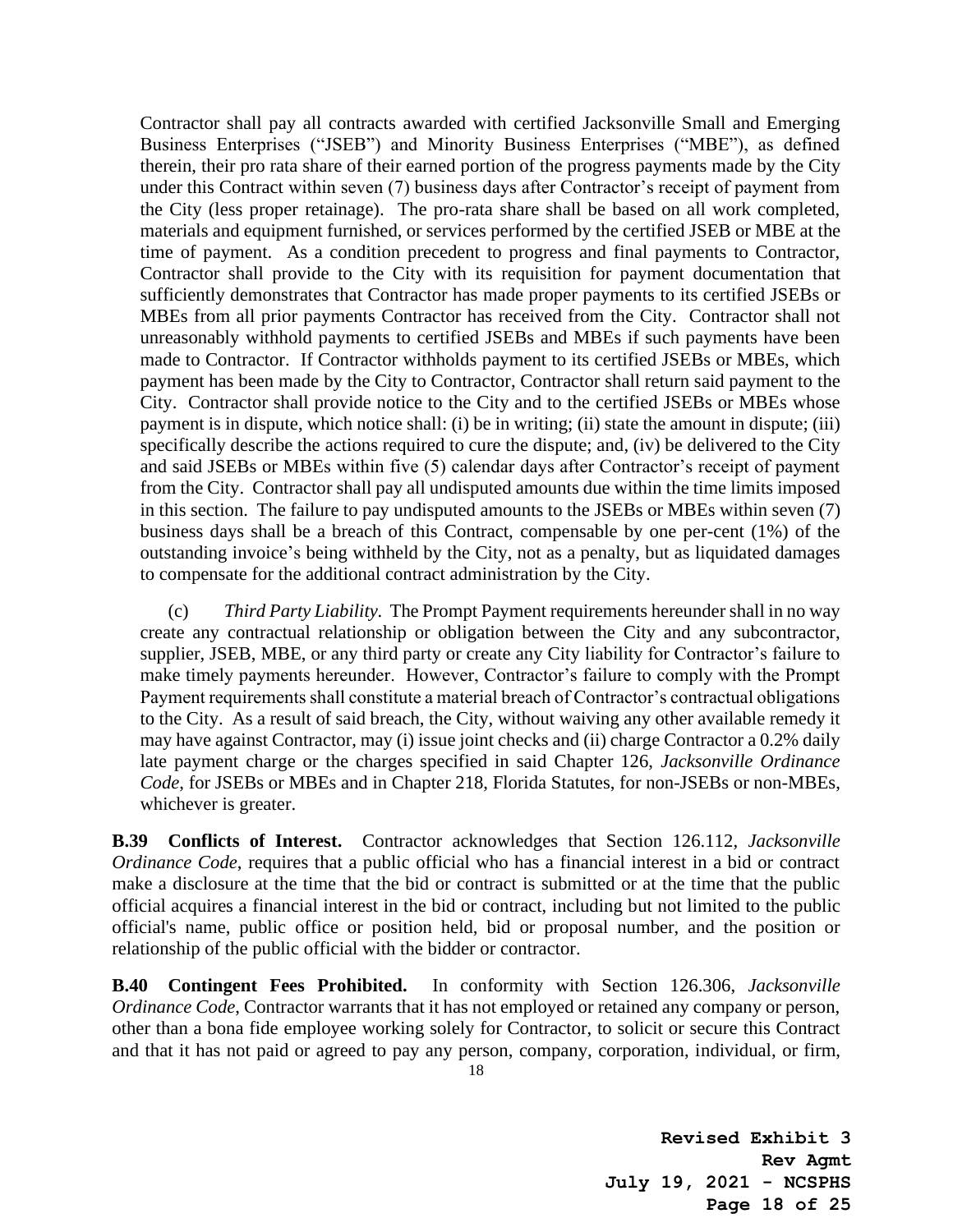other than a bona- fide employee working solely for Contractor, any fee, commission, percentage, gift, or any other consideration contingent upon or resulting from the award or making of this Contract. For the breach or violation of these provisions, the City shall have the right to terminate this Contract without liability and, at its discretion, to deduct from the contract price, or otherwise recover, the full amount of such fee, commission, percentage, gift, or consideration.

**B.41 Truth in Negotiation Certificate.** Pursuant to Section 126.305, *Jacksonville Ordinance Code*, the execution of this Contract by Contractor shall be deemed to be a simultaneous execution of a Truth-In-Negotiation Certificate, whereby Contractor states that the wage rates and other factual unit costs supporting the compensation hereunder are accurate, complete, and current at the time of contracting. Further, Contractor agrees that the compensation hereunder shall be adjusted to exclude any significant sums where the City determines the Contract price was increased due to inaccurate, incomplete, or non-current wage rates and other factual unit costs, provided that any and all such adjustments shall be made within one (1) year following the completion date of this Contract.

**B.42 Compliance with Applicable Laws.** Contractor (and any subcontractors) must comply with all applicable federal, state and local laws, rules, and regulations as the same exist and as may be amended from time to time, including but not limited to:

- Chapter 119, Florida Statutes (the Florida Public Records Law);
- Section 286.011, Florida Statutes (the Florida Sunshine Law);
- Chapter 602, Jacksonville Ordinance Code (the Jacksonville Ethics Code);
- Chapter 126, Jacksonville Ordinance Code (the Jacksonville Purchasing Code); and
- All licensing and certification requirements applicable to performing the Services.

**B.43 Cooperative Purchasing.** Pursuant to their own governing laws, and subject to the agreement of Contractor, other entities may be permitted to make purchases at the terms and on the conditions contained herein. These purchases are independent of the agreement between the City and Contractor, and the City shall not be a party to such transactions.

**B.44 Warranty of Ability to Perform.** Contractor warrants that (i) it is ready, willing, and able to perform its obligations under this Contract, and (ii) to the best of Contractor's knowledge, there are no pending or threatened actions, proceedings, investigations, or any other legal or financial conditions that would in any way prohibit, restrain, or diminish Contractor's ability to satisfy its Contract obligations. Contractor shall immediately notify the City in writing if its ability to perform is compromised in any manner during the term of this Contract.

**B.45 Warranty of Authority to Sign Contract.** Each person signing this Contract warrants that he or she is duly authorized to do so and to bind the respective party to this Contract.

**B.46 Governing State Law/Severability/Venue/Waiver of Jury Trial.** The rights, obligations, and remedies of the parties as specified under this Contract shall be interpreted and governed in all aspects by the laws of the State of Florida. Should any provision of this Contract be determined by the courts to be illegal, unenforceable, or in conflict with any applicable law, the validity of the

**Revised Exhibit 3 Rev Agmt July 19, 2021 - NCSPHS Page 19 of 25**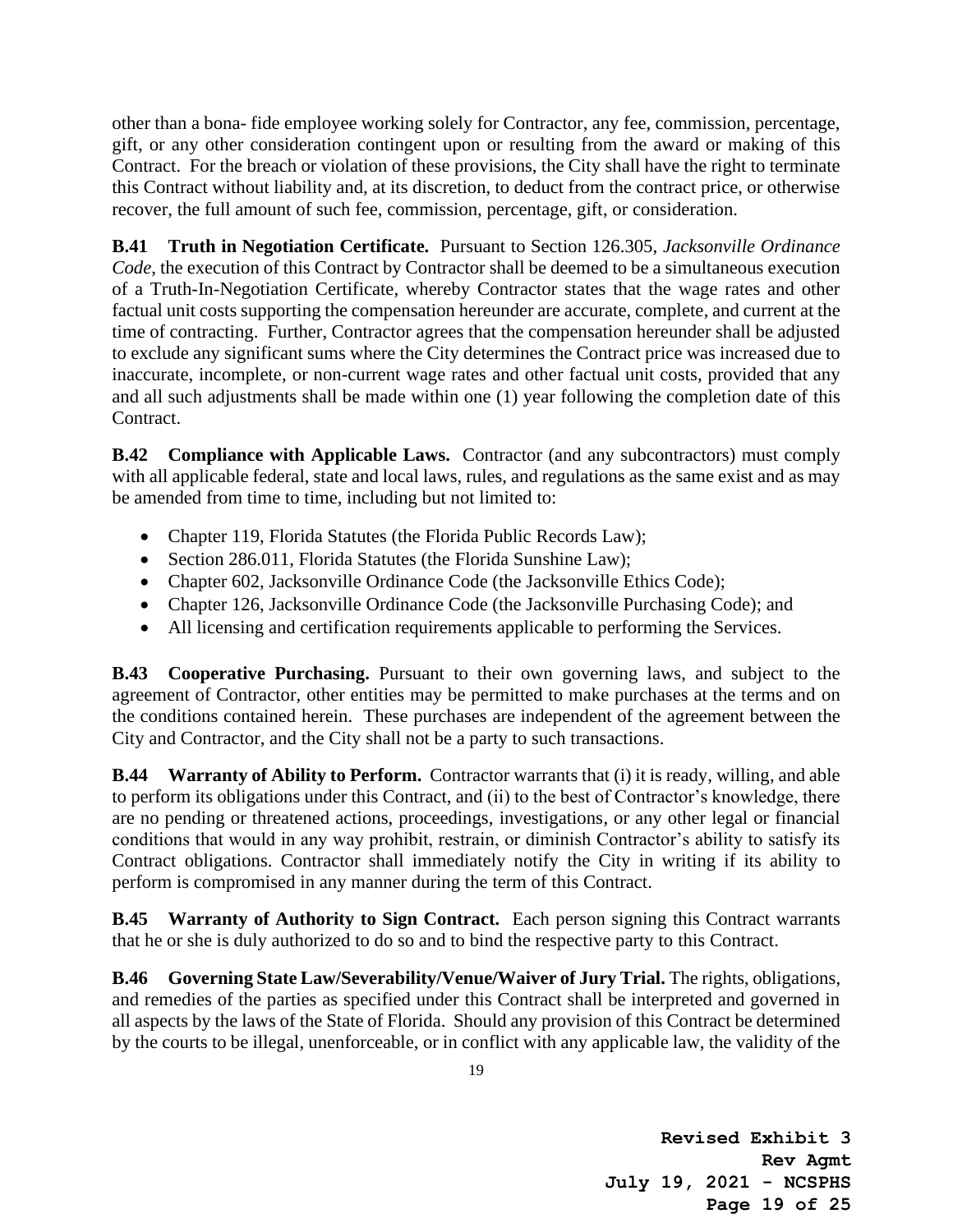remaining provisions shall not be impaired. Venue for any action arising out of or relating to this Contract shall be exclusively in courts of competent jurisdiction located in Jacksonville, Duval County, Florida. The parties waive any and all rights to a jury trial with respect to disputes arising under this Contract.

**B.47 Construction.** Both parties acknowledge that they have had the opportunity to provide meaningful input into the terms and conditions contained in this Contract. Therefore, any doubtful or ambiguous provisions contained herein shall not be construed against the party who physically prepared this Contract. Article headings appearing herein are inserted for convenience or reference only and shall in no way be construed to be interpretations of text.

### **B.48 Scrutinized Companies**.

(a) Pursuant to Section 287.135(2), *Florida Statutes*, a company is ineligible to, and may not, bid on, submit a proposal for, or enter into or renew a contract with an agency or local government entity for goods or services of:

(1) Any amount if, at the time of bidding on, submitting a proposal for, or entering into or renewing such contract, Contractor is on the Scrutinized Companies that Boycott Israel List, created pursuant to Section 215.4725, *Florida Statutes*, or is engaged in a boycott of Israel; or

(2) One million dollars or more if, at the time of bidding on, submitting a proposal for, or entering into or renewing such contract, Contractor:

- i. Is on the Scrutinized Companies with Activities in Sudan List or the Scrutinized Companies with Activities in the Iran Petroleum Energy Sector List created pursuant to Section 215.473, *Florida Statutes*; or
- ii. Is engaged in business operations in Cuba or Syria.

(b) Pursuant to Section 287.135(3)(a)4, *Florida Statutes*, the City may terminate this Contract at the City's option if this Contract is for goods or services in an amount of one million dollars or more and Contractor:

(1) Is found to have submitted a false certification under Section 287.135(5), *Florida Statutes*;

(2) Has been placed on the Scrutinized Companies with Activities in Sudan List or the Scrutinized Companies with Activities in the Iran Petroleum Energy Sector List created pursuant to Section 215.473, *Florida Statutes*; or

(3) Is engaged in business operations in Cuba or Syria.

(c) Pursuant to Section 287.135(3)(b), *Florida Statutes*, the City may terminate this Contract at the City's option if this Contract is for goods and services of any amount and Contractor:

**Revised Exhibit 3 Rev Agmt July 19, 2021 - NCSPHS Page 20 of 25**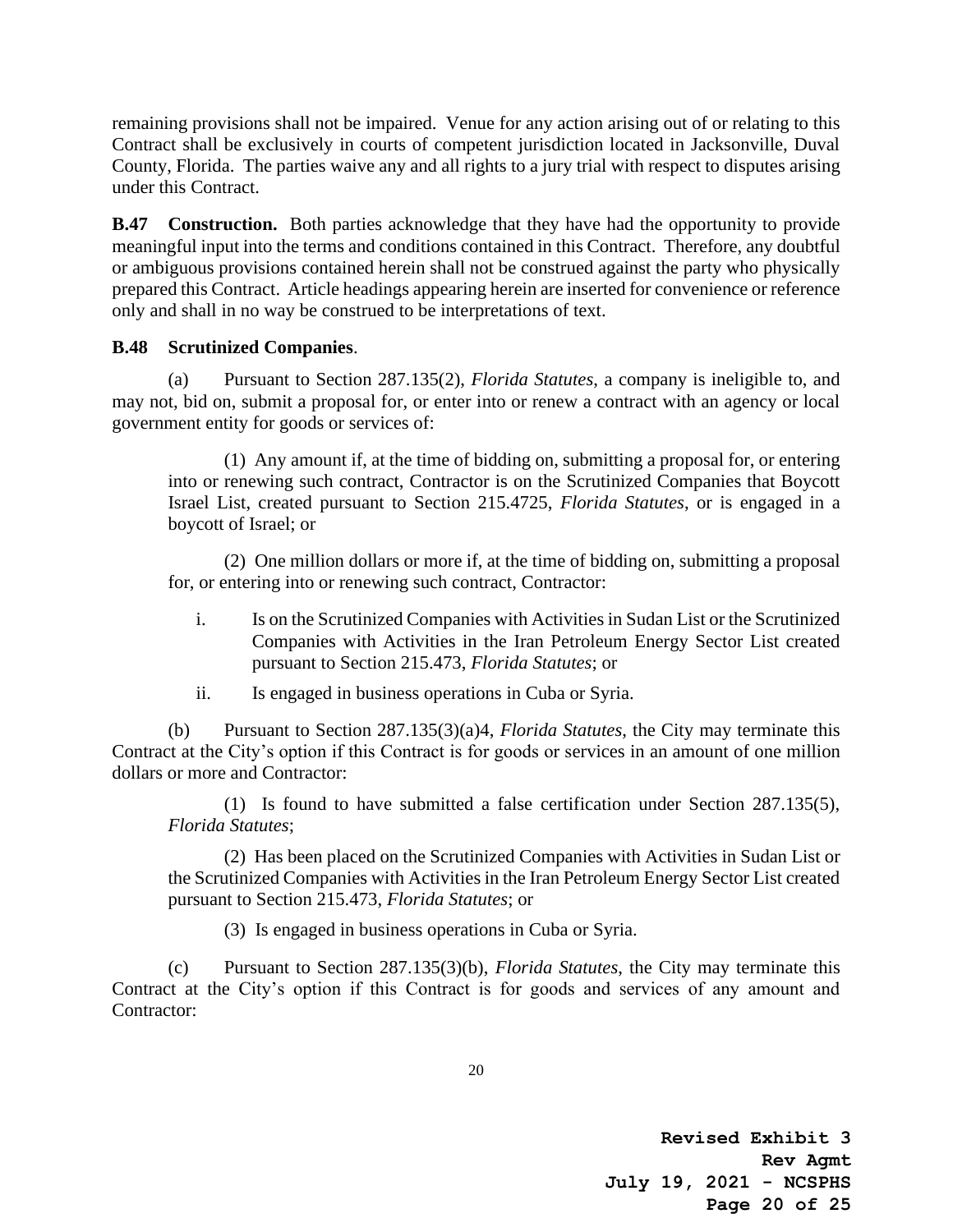(1) Is found to have been placed on the Scrutinized Companies that Boycott Israel List; or

(2) Is engaged in a boycott of Israel.

**Revised Exhibit 3 Rev Agmt July 19, 2021 - NCSPHS Page 21 of 25**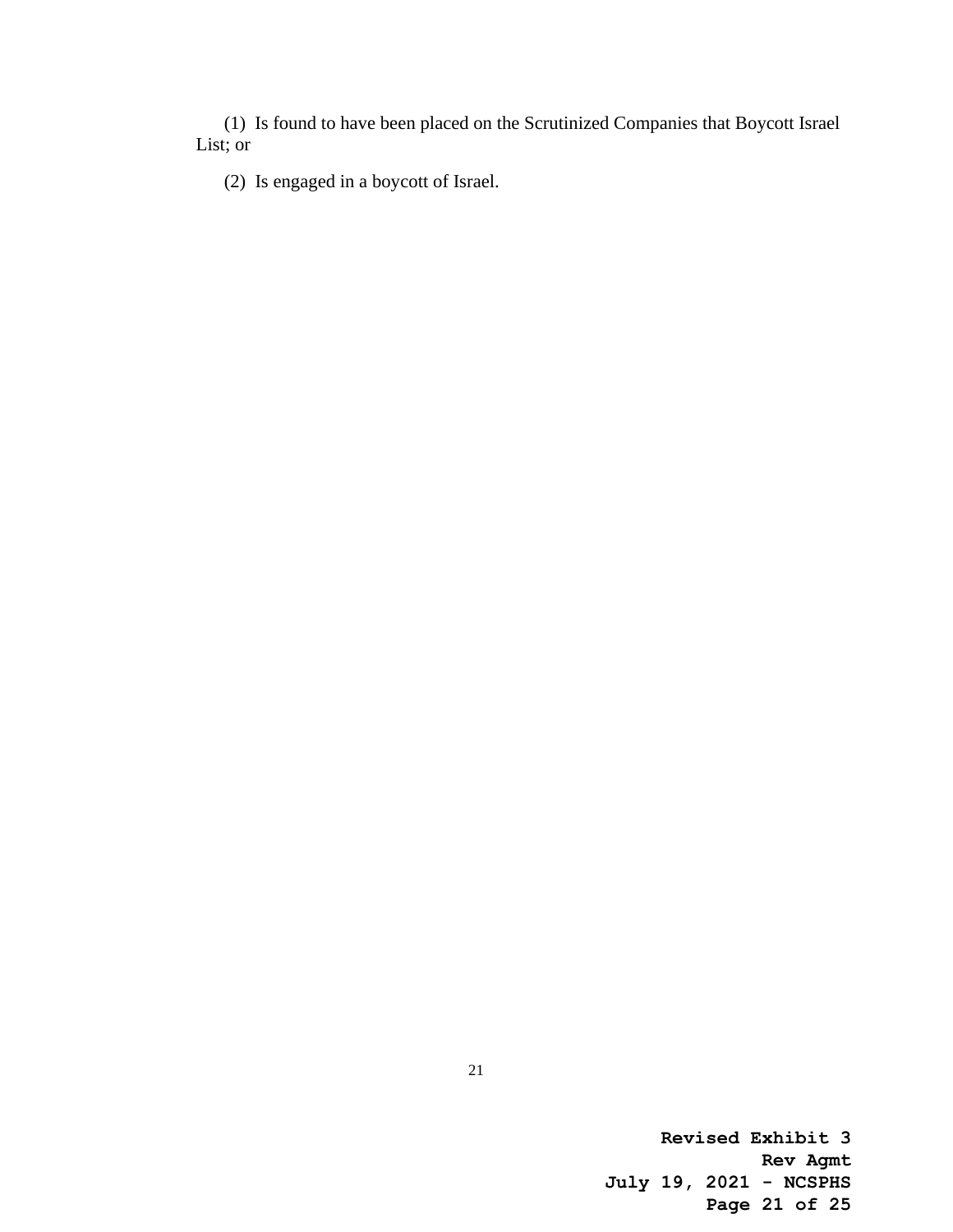#### **Exhibit C Indemnification**

Contractor and its subcontractors (individually an "**Indemnifying Party**" and collectively the "**Indemnifying Parties**") shall hold harmless, indemnify, and defend the City of Jacksonville and the City's members, officers, officials, employees and agents (collectively the "**Indemnified Parties**") from and against, without limitation, any and all claims, suits, actions, losses, damages, injuries, liabilities, fines, penalties, costs and expenses of whatsoever kind or nature, which may be incurred by, charged to or recovered from any of the foregoing Indemnified Parties for:

1. General Tort Liability, for any negligent act, error or omission, recklessness or intentionally wrongful conduct on the part of the Indemnifying Party that causes injury (whether mental or corporeal) to persons (including death) or damage to property, whether arising out of or incidental to the Indemnifying Party's performance of this Contract, operations, services or work performed hereunder; and

2. Environmental Liability, to the extent this Contract contemplates environmental exposures, arising from or in connection with any environmental, health and safety liabilities, claims, citations, clean-up or damages whether arising out of or relating to the operation or other activities performed in connection with this Contract; and

3. Intellectual Property Liability, to the extent this Contract contemplates intellectual property exposures, arising directly or indirectly out of any allegation that the Services, any product generated by the Services, or any part of the Services, constitutes an infringement of any copyright, patent, trade secret or any other intellectual property right. If in any suit or proceeding, the Services, or any product generated by the Services, are held to constitute an infringement and its use is permanently enjoined, the Indemnifying Party shall, immediately, make every reasonable effort to secure within 60 days for the Indemnified Parties a license authorizing the continued use of the Service or product. If the Indemnifying Party fails to secure such a license for the Indemnified Parties, then the Indemnifying Party shall replace the Service or product with a non-infringing Service or product or modify such Service or product in a way satisfactory to Buyer, so that the Service or product is non-infringing.

If an Indemnified Party exercises its rights under this Contract, the Indemnified Party will (1) provide reasonable notice to the Indemnifying Party of the applicable claim or liability, and (2) allow Indemnifying Party, at its own expense, to participate in the litigation of such claim or liability to protect their interests. **The scope and terms of the indemnity obligations herein described are separate and apart from, and shall not be limited by, any insurance provided pursuant to this Contract or otherwise. Such terms of indemnity shall survive the expiration or termination of this Contract.**

In the event that any portion of the scope or terms of this indemnity is in derogation of Section 725.06 or 725.08 of the Florida Statutes, all other terms of this indemnity shall remain in full force and effect. Further, any term which offends Section 725.06 or 725.08 of the Florida Statutes will be modified to comply with said statutes.

**Revised Exhibit 3 Rev Agmt July 19, 2021 - NCSPHS Page 22 of 25**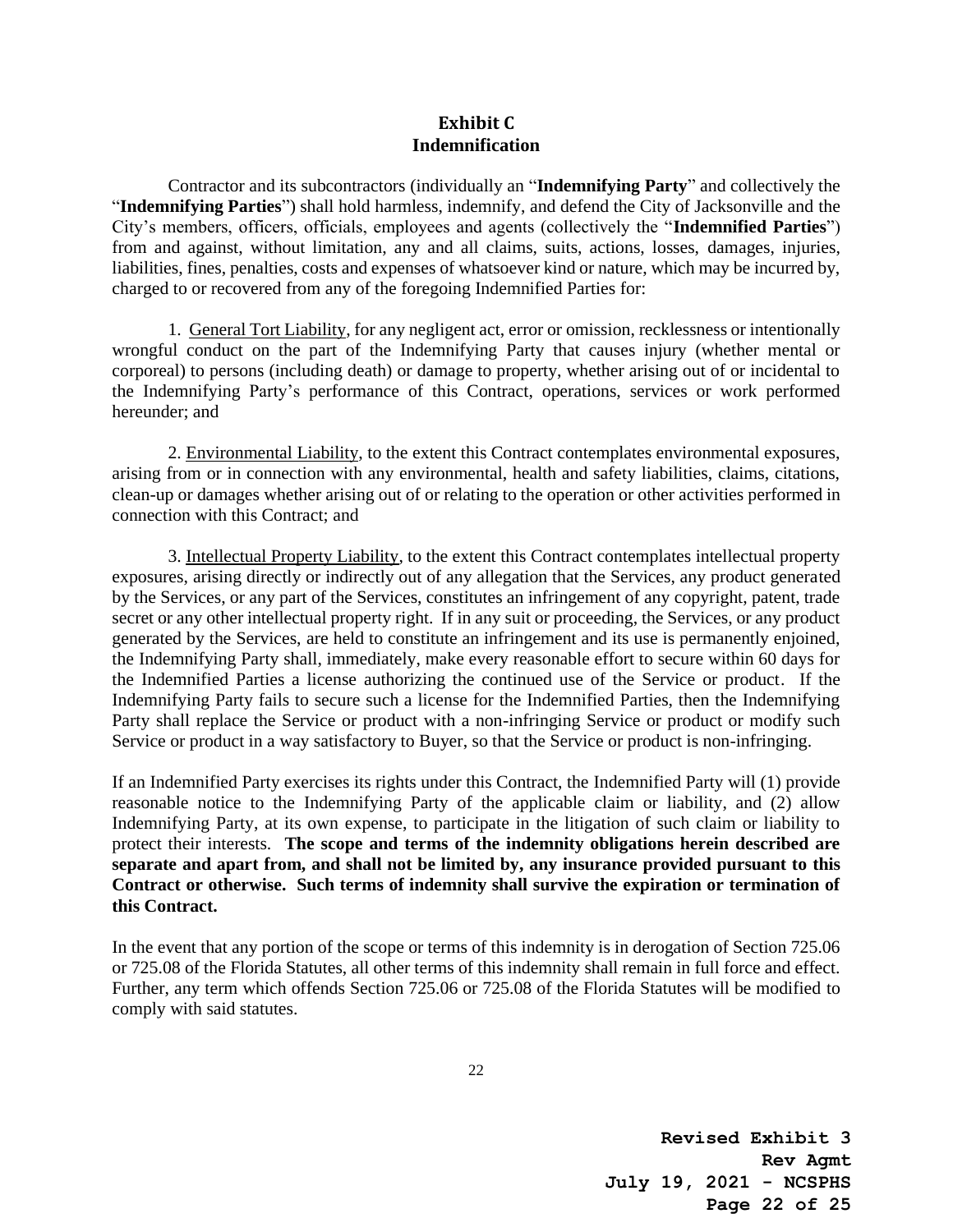#### **Exhibit D Insurance Requirements**

Without limiting its liability under this Contract, Contractor shall at all times during the term of this Contract procure prior to commencement of work and maintain at its sole expense during the life of this Contract (and Contractor shall require its, subcontractors, laborers, materialmen and suppliers to provide, as applicable), insurance of the types and limits not less than amounts stated below:

#### **Insurance Coverages**

| Schedule                     | Limits                            |
|------------------------------|-----------------------------------|
| <b>Worker's Compensation</b> | <b>Florida Statutory Coverage</b> |
| <b>Employer's Liability</b>  | \$100,000 Each Accident           |
|                              | \$500,000 Disease Policy Limit    |
|                              | \$100,000 Each Employee/Disease   |

This insurance shall cover the Contractor (and, to the extent they are not otherwise insured, its subcontractors) for those sources of liability which would be covered by the latest edition of the standard Workers' Compensation policy, as filed for use in the State of Florida by the National Council on Compensation Insurance (NCCI), without any restrictive endorsements other than the Florida Employers Liability Coverage Endorsement (NCCI Form WC 09 03), those which are required by the State of Florida, or any restrictive NCCI endorsements which, under an NCCI filing, must be attached to the policy (i.e., mandatory endorsements). In addition to coverage for the Florida Workers' Compensation Act, where appropriate, coverage is to be included for the Federal Employers' Liability Act, USL&H and Jones, and any other applicable federal or state law.

| <b>Commercial General Liability</b> | \$2,000,000            | <b>General Aggregate</b>    |
|-------------------------------------|------------------------|-----------------------------|
|                                     | \$2,000,000            | Products & Comp. Ops. Agg.  |
|                                     | \$1,000,000            | Personal/Advertising Injury |
|                                     | \$1,000,000            | Each Occurrence             |
|                                     | 50,000<br>S.           | Fire Damage                 |
|                                     | 5,000<br><sup>\$</sup> | <b>Medical Expenses</b>     |
|                                     |                        |                             |

Such insurance shall be no more restrictive than that provided by the most recent version of the standard Commercial General Liability Form (ISO Form CG 00 01) as filed for use in the State of Florida without any restrictive endorsements other than those reasonably required by the City's Office of Insurance and Risk Management. An Excess Liability policy or Umbrella policy can be used to satisfy the above limits.

**Automobile Liability** \$1,000,000 Combined Single Limit (Coverage for all automobiles, owned, hired or non-owned used in performance of this Contract)

**Revised Exhibit 3 Rev Agmt July 19, 2021 - NCSPHS Page 23 of 25**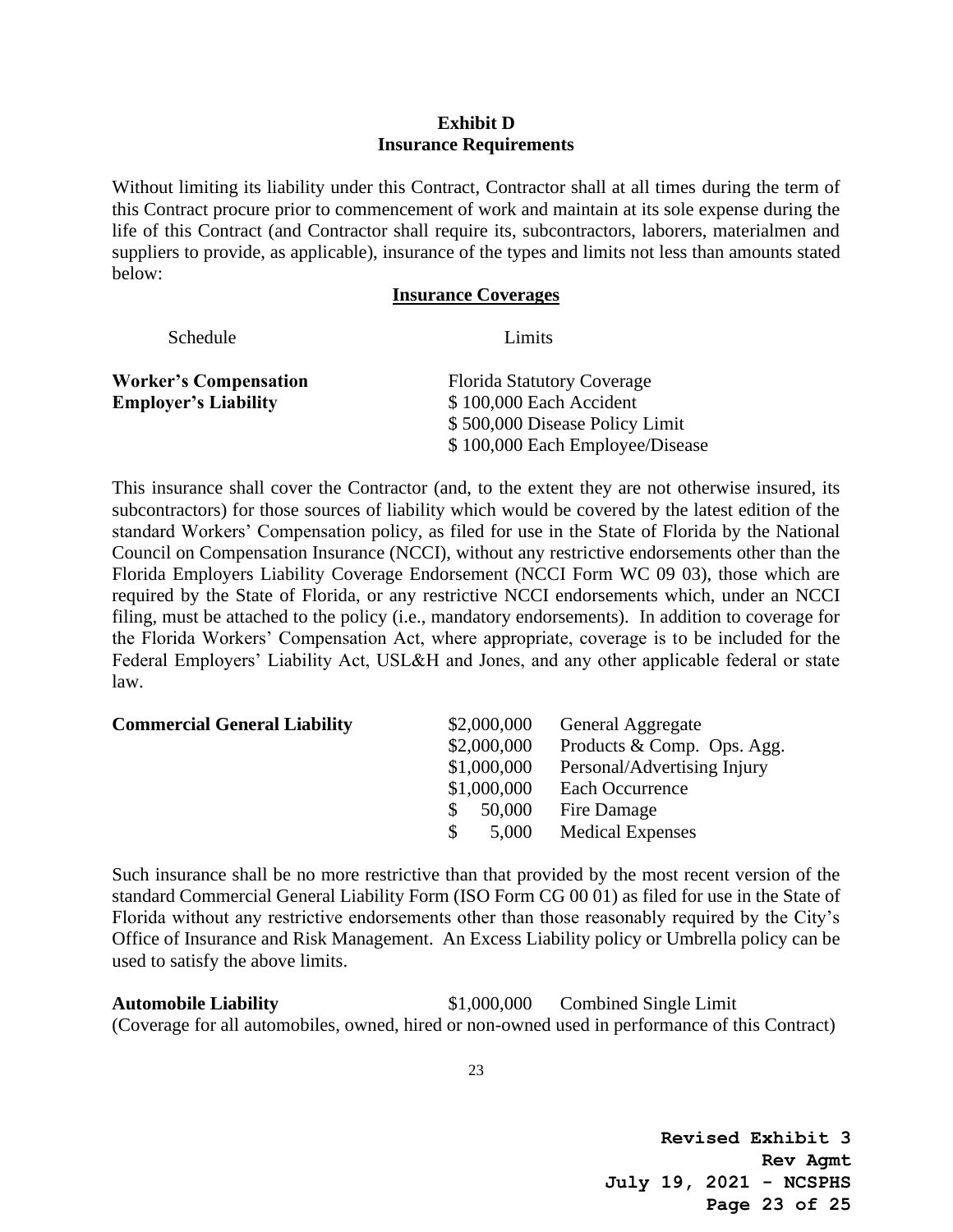Such insurance shall be no more restrictive than that provided by the most recent version of the standard Business Auto Coverage Form (ISO Form CA0001) as filed for use in the State of Florida without any restrictive endorsements other than those which are required by the State of Florida, or equivalent manuscript form, must be attached to the policy equivalent endorsement as filed with ISO (i.e., mandatory endorsement).

#### **Additional Insurance Provisions**

- A. Certificates of Insurance. Contractor shall deliver to the City certificates of insurance that show the corresponding City Contract or Bid Number in the description, Additional Insureds, Waivers of Subrogation and Primary & Non-Contributory statement as provided below. The certificates of insurance shall be mailed to the City of Jacksonville (Attention: Chief of Risk Management), 117 W. Duval Street, Suite 335, Jacksonville, Florida 32202.
- B. Additional Insured. All insurance **except** Worker's Compensation shall be endorsed to name the City of Jacksonville and the City's members, officials, officers, employees and agents as Additional Insured. Additional Insured for General Liability shall be in a form no more restrictive than CG2010 and, if products and completed operations is required, CG2037, Automobile Liability CA2048.
- C. Waiver of Subrogation. All required insurance policies shall be endorsed to provide for a waiver of underwriter's rights of subrogation in favor of the City of Jacksonville and its members, officials, officers employees and agents.
- D. Carrier Qualifications. The above insurance shall be written by an insurer holding a current certificate of authority pursuant to Chapter 624, Florida Statutes or a company that is declared as an approved Surplus Lines carrier under Chapter 626, Florida Statutes. Such insurance shall be written by an insurer with an A.M. Best Rating of A- VII or better.
- E. Contractor's Insurance Primary. The insurance provided by the Contractor shall apply on a primary basis to, and shall not require contribution from, any other insurance or self-insurance maintained by the City or any City members, officials, officers, employees and agents.
- F. Deductible or Self-Insured Retention Provisions. All deductibles and self-insured retentions associated with coverages required for compliance with this Contract shall remain the sole and exclusive responsibility of the named insured Contractor. Under no circumstances will the City of Jacksonville or its members, officers, directors, employees, representatives, and agents be responsible for paying any deductible or self-insured retentions related to this Contract.
- G. Contractor's Insurance Additional Remedy. Compliance with the insurance requirements of this Contract shall not limit the liability of Contractor or its subcontractors, employees or agents to the City or others. Any remedy provided to the City or the City's members, officials, officers, employees or agents shall be in addition to and not in lieu of any other remedy available under this Contract or otherwise.

**Revised Exhibit 3 Rev Agmt July 19, 2021 - NCSPHS Page 24 of 25**